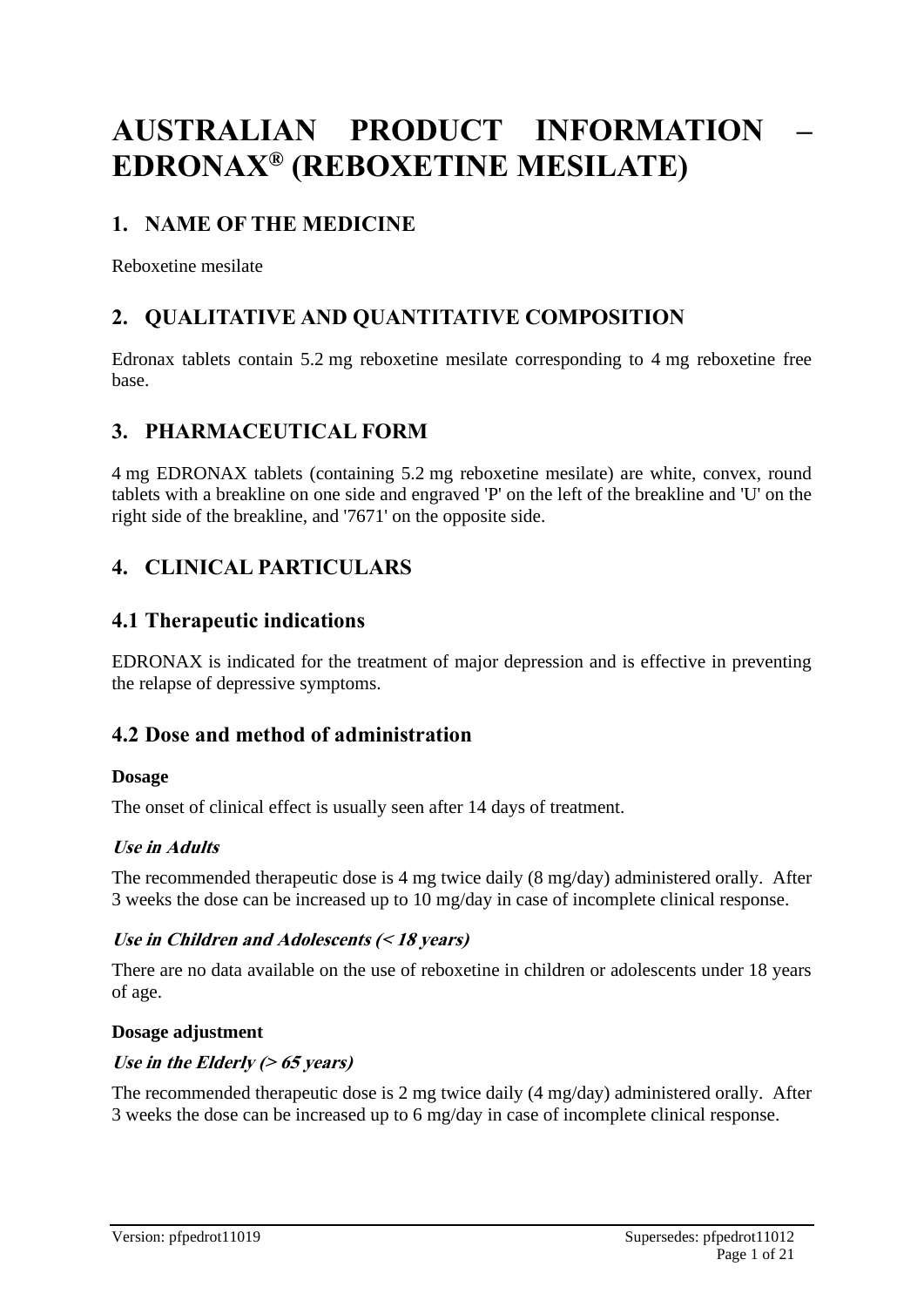#### **Use in Renal or Hepatic Impairment**

The starting dose in patients with renal or moderate to severe hepatic insufficiency should be 2 mg twice daily, increased according to patient tolerance.

# **4.3 Contraindications**

Hypersensitivity to reboxetine or any of the excipients.

Concomitant use in patients taking monoamine oxidase inhibitors (MAOIs) is contraindicated.

Since reboxetine has a weak mydriatic effect, its use is not recommended in patients with narrow angle glaucoma.

### **4.4 Special warnings and precautions for use**

#### **Seizures**

Since rare cases of seizures have been reported in clinical studies, EDRONAX should be given under close supervision to subjects with a history of convulsive disorder and it should be discontinued if the patient develops seizures.

#### **Bipolar Disorder and Activation of Mania/Hypomania**

A major depressive episode may be the initial presentation of bipolar disorder. It is generally believed that treating such an episode with an antidepressant alone can increase the likelihood of precipitation of a mixed/manic episode in patients at risk of bipolar disorder. Prior to initiating treatment with an antidepressant, patients should be adequately screened to determine if they are risk for bipolar disorder; such screening should include a detailed psychiatric history, including a family history of suicide, bipolar disorder and depression. Close supervision of patients with bipolar disorders is recommended.

#### **Clinical Worsening and Suicide Risk**

The risk of suicide attempt is inherent in depression and may persist until significant remission occurs. The risk of suicide must be considered in all depressed patients.

Patients with depression may experience worsening of their depressive symptoms and/or the emergence of suicidal ideation and behaviours (suicidality) whether or not they are taking antidepressant medications, and this risk may persist until significant remission occurs. As improvement may not occur during the first few weeks or more of treatment, patients should be closely monitored for clinical worsening and suicidality, especially at the beginning of a course of treatment, or at the time of dose changes, either increases or decreases. Consideration should be given to changing the therapeutic regimen, including possibly discontinuing the medication, in patients whose depression is persistently worse or whose emergent suicidality is severe, abrupt in onset, or was not part of the patient's presenting symptoms.

Patients (and caregivers of patients) should be alerted about the need to monitor for any worsening of their condition and/or the emergence of suicidal ideation/behaviour or thoughts of harming themselves and to seek medical advice immediately if these symptoms present. Patients with co-morbid depression associated with other psychiatric disorders being treated with antidepressants should be similarly observed for clinical worsening and suicidality.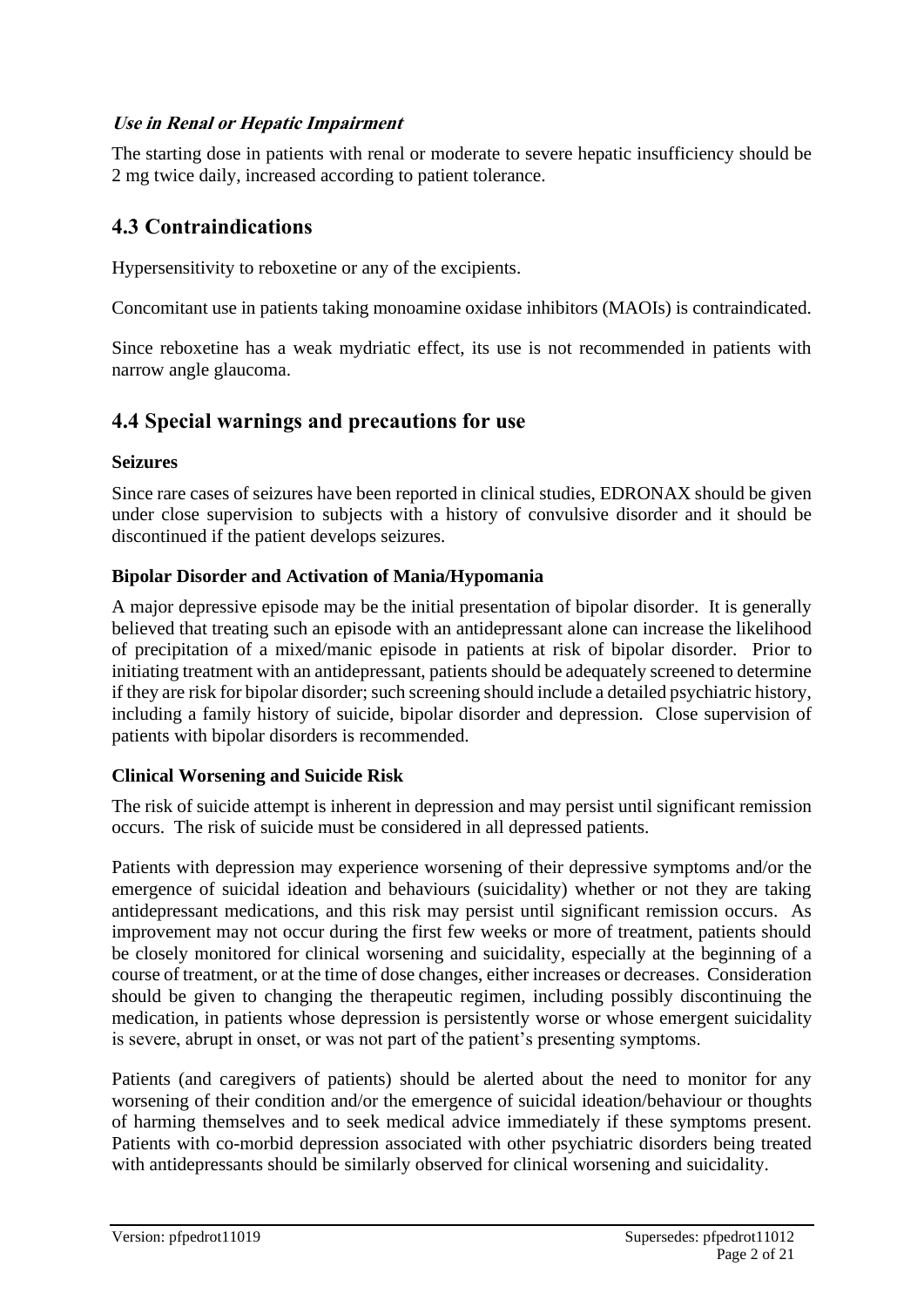Pooled analyses of 24 short-term (4 to 16 weeks), placebo-controlled trials of nine antidepressant medicines (SSRIs and others) in 4400 children and adolescents with major depressive disorder (16 trials), obsessive compulsive disorder (4 trials), or other psychiatric disorders (4 trials) have revealed a greater risk of adverse events representing suicidal behaviour or thinking (suicidality) during the initial treatment period (generally the first one to two months) in those receiving antidepressants. The average risk of such events in patients treated with an antidepressant was 4% compared with 2% of patients treated with placebo. There was considerable variation in risk among the antidepressants, but there was a tendency towards an increase for almost all antidepressants studied. The risk of suicidality was most consistently observed in the major depressive disorder trials, but there were signals of risk arising from trials in other psychiatric indications (obsessive compulsive disorder and social anxiety disorder) as well. No suicides occurred in these trials. It is unknown whether the suicidality risk in children and adolescent patients extends to use beyond several months. The nine antidepressant medicines in the pooled analyses included five SSRIs (citalopram, fluoxetine, fluvoxamine, paroxetine, sertraline) and four non-SSRIs (bupropion, mirtazapine, nefazodone, venlafaxine). In addition, long-term safety data in children and adolescents concerning growth, maturation, and cognitive and behavioural development are lacking.

A further pooled analysis of short-term placebo-controlled trials of antidepressant medicines (SSRIs and others) showed the increased risk of suicidal thinking and behaviour (suicidality) during the initial treatment period (generally the first one to two months) extends to young adults (ages 18-24) with major depressive disorder (MDD) and other psychiatric disorders. These studies did not show an increase in the risk of suicidality with antidepressants compared to placebo in adults beyond age 24; there was a reduction in risk with antidepressants compared to placebo in adults aged 65 and older. Currently, data are insufficient to quantify an increased risk of suicidal thinking and behaviour associated with reboxetine treatment. Nevertheless, anyone considering the use of reboxetine in young adults must balance this potential risk with the clinical need.

Symptoms of anxiety, agitation, panic attacks, insomnia, irritability, hostility (aggressiveness), impulsivity, akathisia (psychomotor restlessness), hypomania and mania, have been reported in adults, adolescents and children being treated with antidepressants for major depressive disorder as well as for other indications, both psychiatric and non psychiatric. Although a causal link between the emergence of such symptoms and either worsening of depression and/or emergence of suicidal impulses has not been established, there is concern that such symptoms may be precursors of emerging suicidality.

Families and caregivers of children and adolescents being treated with antidepressants for major depressive disorder or for any other condition (psychiatric or non psychiatric) should be informed about the need to monitor these patients for the emergence of agitation, irritability, unusual changes in behaviour, and other symptoms described above, as well as the emergence of suicidality, and to report such symptoms immediately to health care providers. It is particularly important that monitoring be undertaken during the initial few months of antidepressant treatment or at times of dose increase or decrease.

Prescriptions for EDRONAX should be written for the smallest quantity of tablets consistent with good patient management, in order to reduce the risk of overdose.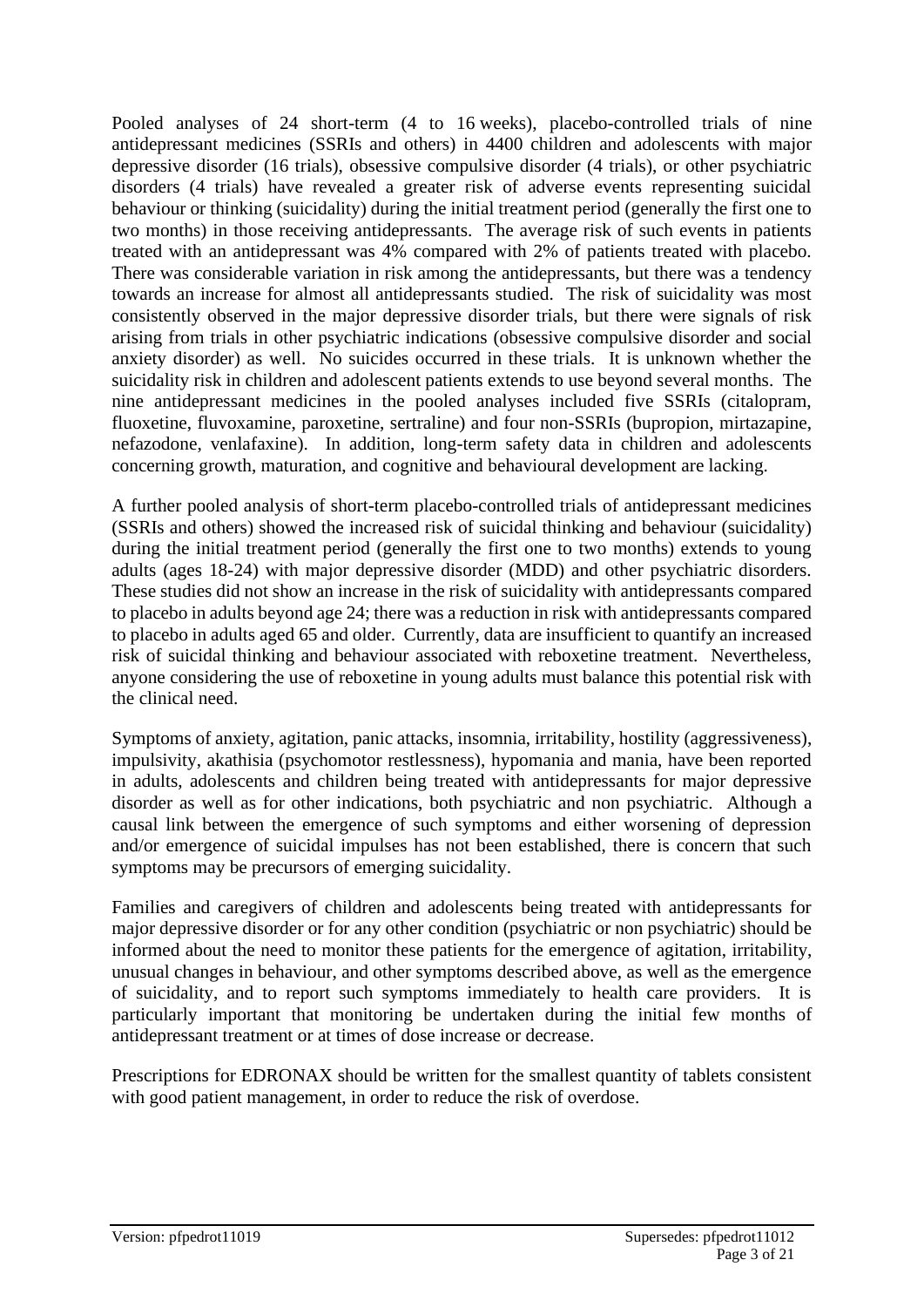#### **Cardiovascular**

Patients (particularly those aged  $> 65$  years) with a history of cardiac disease, including hypertension, should be closely supervised when being treated with reboxetine.

#### **Orthostatic Hypotension**

Orthostatic hypotension has been observed with greater frequency at doses higher than the maximum recommended. Close supervision is recommended when administering EDRONAX with other drugs known to lower blood pressure. EDRONAX should be used with caution in patients with known cardiovascular disease (history of myocardial infarction or ischaemia, heart failure, or conduction abnormalities), cerebrovascular disease, and conditions that would predispose patients to hypotension (dehydration, hypovolaemia, and treatment with antihypertensive medications).

#### **Hypertension**

Caution is indicated in treating patients whose underlying medical conditions might be compromised by increases in blood pressure, e.g., those with pre-existing hypertension, heart failure or recent myocardial infarction.

#### **Tachycardia**

Reboxetine should be used with caution in patients whose underlying medical conditions might be compromised by increases in heart rate, e.g., patients with hyperthyroidism, heart failure or recent myocardial infarction.

#### **Use in Patients with Concomitant Illness**

Clinical experience with reboxetine in patients affected by serious concomitant illness is limited. Close supervision is recommended in patients with current evidence of urinary retention, prostatic hypertrophy and glaucoma.

Mydriasis has been reported in association with reboxetine; therefore, caution should be used when prescribing reboxetine to patients with increased intraocular pressure or those at risk of acute narrow-angle glaucoma.

#### **Use in hepatic impairment**

A reduction in dose is warranted in patients with hepatic insufficiency (see Section 4.2 Dose and method of administration and Section 5.2 Pharmacokinetic properties: Special Populations - Hepatic Impairment)

#### **Use in renal impairment**

A reduction in dose is warranted in patients with compromised renal function (see Section 4.2 Dose and method of administration and Section 5.2 Pharmacokinetic properties: Special Populations - Renal Impairment)

#### **Use in the elderly**

A reduction in dose is warranted in elderly patients (see Section 4.2 Dose and method of administration and Section 5.2 Pharmacokinetic properties: Special Populations - Elderly (> 65 years))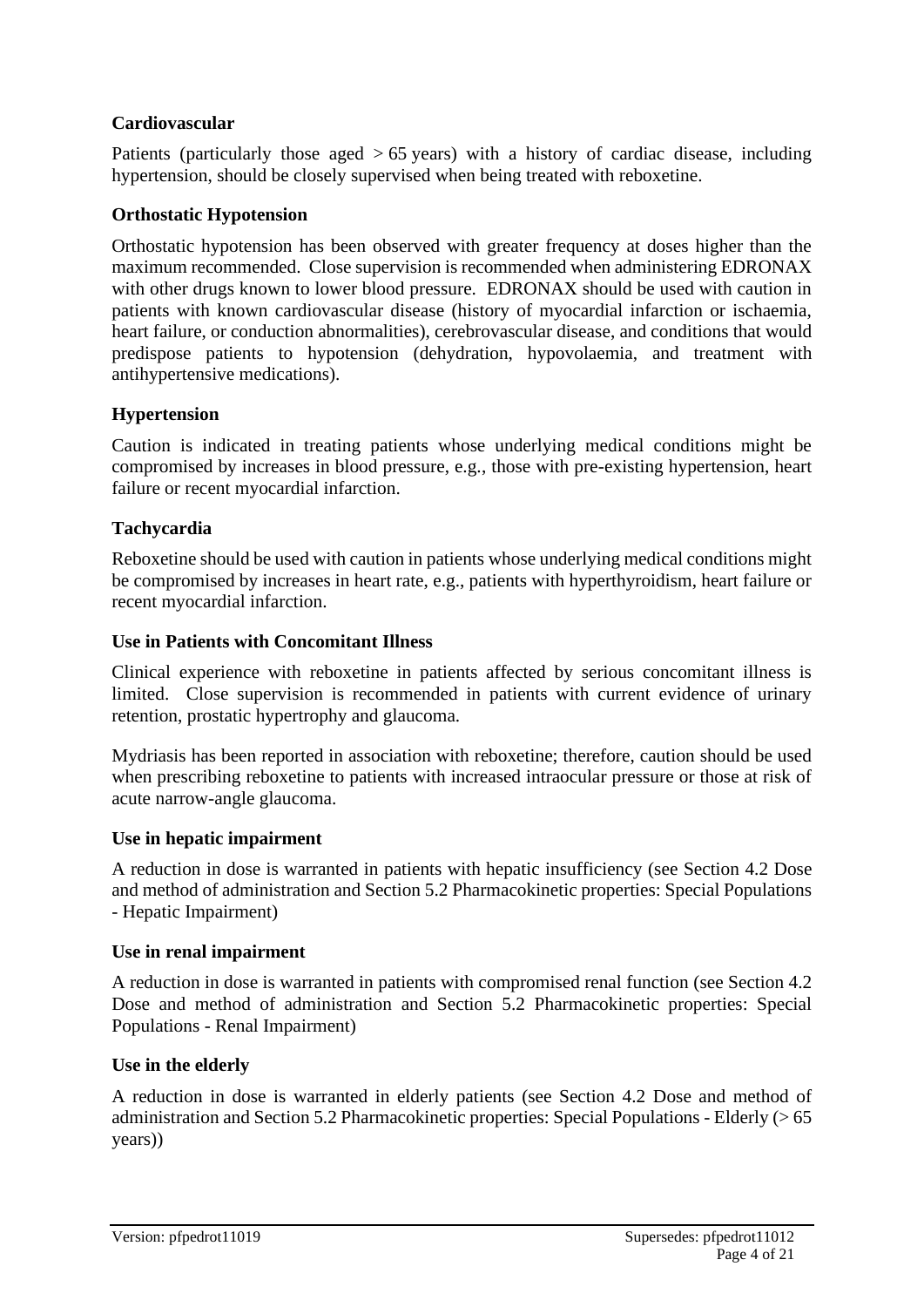#### **Paediatric use**

The efficacy and safety of reboxetine has not been satisfactorily established for the treatment of children and adolescents (see Section 4.2 Dose and method of administration).

#### **Effects on laboratory tests**

No data available.

### **4.5 Interactions with other medicines and other forms of interactions**

*In vitro* studies show that reboxetine has no effect on the activity of the following isozymes of cytochrome P450: CYP1A2, CYP2C9, CYP2C19 and CYP2E1.

Specifically, *in vitro* and *in vivo* studies show that reboxetine is not metabolised by CYP2D6 and therefore no special precautions are necessary for individuals deficient in this enzyme.

Inhibitors of CYP2D6, such as fluoxetine and paroxetine, are unlikely to have an effect on EDRONAX pharmacokinetics. This was confirmed in a multiple-dose study performed in healthy volunteers where no clinically significant interaction between fluoxetine and EDRONAX was observed.

*In vitro* metabolism studies indicate that reboxetine is metabolised by the 3A4 isozymes of cytochrome P450. Therefore compounds that decrease the activity of CYP3A4 are expected to increase plasma concentrations of reboxetine. In a study in healthy volunteers, ketoconazole, a potent inhibitor of CYP3A4, was found to increase plasma concentrations of the reboxetine enantiomers by approximately 50%. Similar interactions are expected with other inhibitors of CYP3A4, such as azole antifungals, macrolide antibiotics and fluvoxamine.

*In vitro* studies show that reboxetine is a weak inhibitor of CYP3A4. However an *in vivo* study has shown that EDRONAX did not alter the clearance of alprazolam. This is expected to apply to other CYP3A4 substrates.

Low reboxetine serum levels have been reported with the concurrent administration of CYP3A4 inducers such as phenobarbital\* and carbamazepine. Therefore doses of EDRONAX may need to be increased if given concomitantly.

Concomitant use of EDRONAX with lithium has not been evaluated in clinical trials but in view of the small degree of glomerular filtration of unbound reboxetine, no effect of EDRONAX on lithium elimination is expected. However, monitoring of lithium levels is recommended where the two drugs are co-administered.

Concomitant use of EDRONAX with tricyclic antidepressants and SSRIs has not been evaluated during clinical studies.

No significant reciprocal pharmacokinetic interaction has been found between EDRONAX and lorazepam.

EDRONAX does not appear to potentiate the effect of alcohol on cognitive functions in healthy volunteers.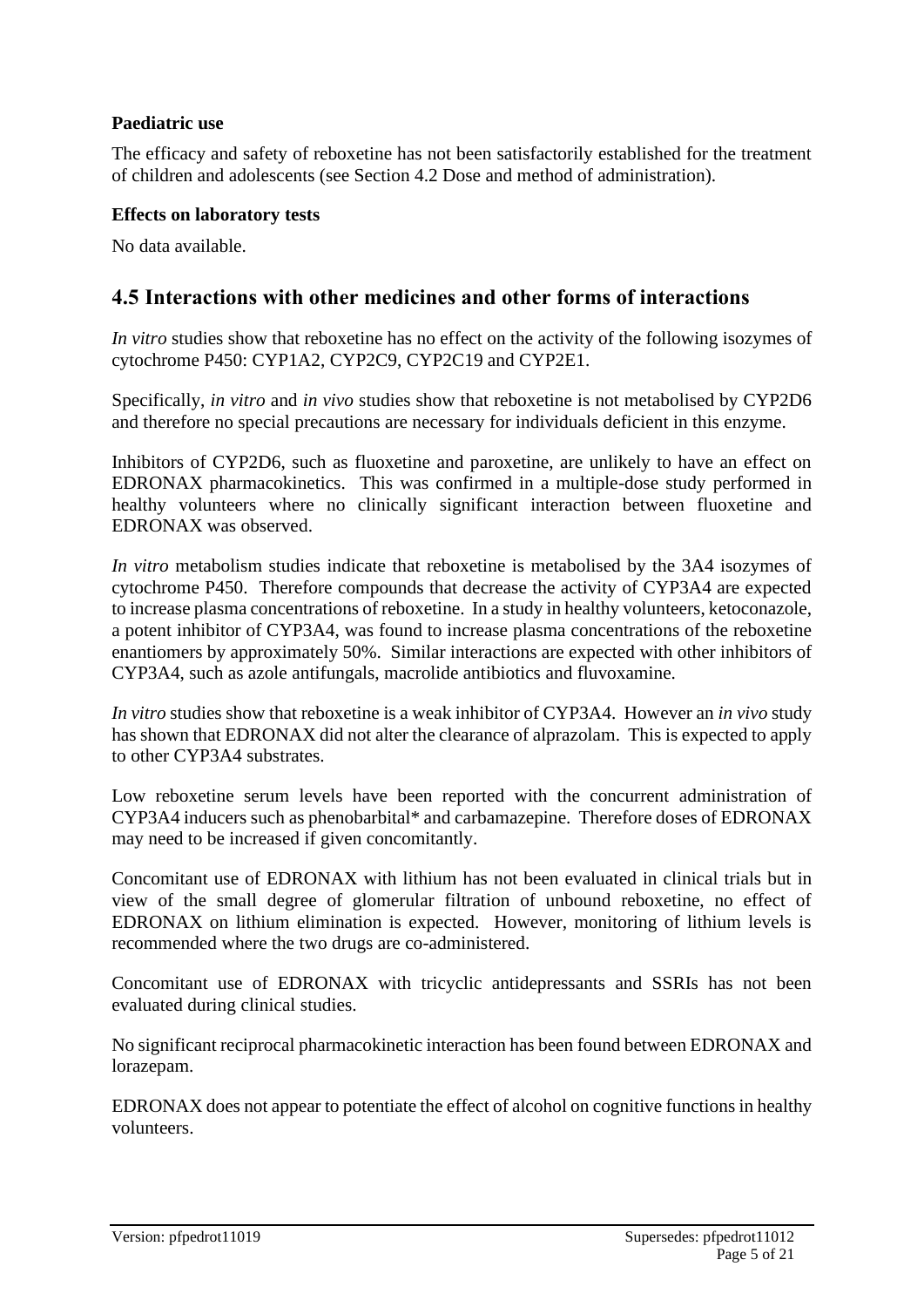The small degree of glomerular filtration of unbound reboxetine means there is little likelihood that EDRONAX will affect the renal clearance of cardiac glycosides such as digoxin.

Co-administration of antihypertensive agents may exacerbate the orthostatic hypotensive effects of EDRONAX.

Concomitant use of ergot derivatives and EDRONAX may result in increased blood pressure.

Although data are not available from clinical studies, the possibility of hypokalaemia with concomitant use of potassium-depleting diuretics should be considered.

The extent of absorption of reboxetine is not significantly influenced by concomitant food intake.

### **4.6 Fertility, pregnancy and lactation**

#### **Effects on fertility**

No effect on fertility of male or female rats was observed at oral dose levels up to 90 mg/kg/day. Systemic exposure (plasma AUC) to unbound drug at the highest dose levels was approximately two fold higher than that in humans at the maximum recommended dose.

#### **Use in pregnancy – Pregnancy Category B1**

Development studies in rat and rabbits have not shown clear evidence of teratogenic effect at oral dose levels up to 320 and 100 mg/kg/day, respectively. However, in both species, there were increases in post-implantation loss, decreases in mean foetal weight and an increased incidence of skeletal anomalies, including delayed ossification. Compared with human exposure (plasma AUC at the maximum recommended dose), estimated exposure in rats was less than human exposure, and exposure in rabbits was approximately 6 fold (reboxetine, SS enantiomer) and 16 fold (RR enantiomer) higher at the highest dose tested. At the no-effect dose in rabbits (25 mg/kg/day), reboxetine exposure was similar to human exposure. Reboxetine should be used during pregnancy only if the potential benefit justifies the potential risk to the foetus.

#### **Use in lactation**

Reboxetine is excreted in milk in lactating rats. Oral doses of 25-125 mg/kg/day reduced survival of offspring and retarded postnatal growth and development. Plasma drug levels at these doses were similar to or lower than those in humans at the maximum recommended dose. Therefore, while no information on the excretion of reboxetine in maternal milk in humans is available, EDRONAX administration is not recommended in women who are breast feeding.

### **4.7 Effects on ability to drive and use machines**

Patients should be cautioned about driving or operating hazardous machinery until reasonably certain that their performance has not been affected.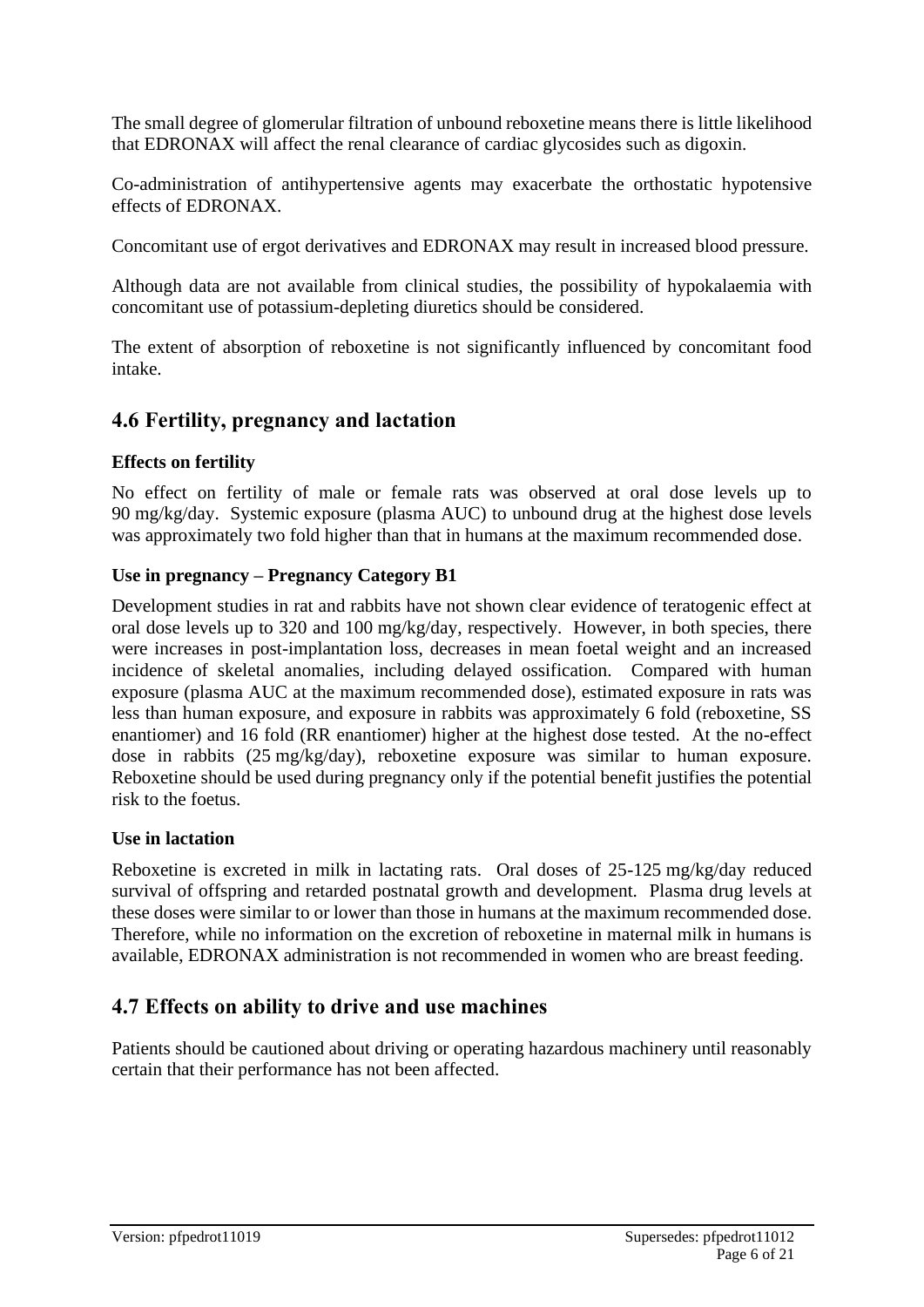# **4.8 Adverse effects (undesirable effects)**

#### **Clinical Trial Data**

About 1700 patients have received EDRONAX in clinical studies, 216 of which received EDRONAX for at least 12 months.

#### **Short-term clinical trials**

\*In placebo-controlled studies of 8 weeks duration or less, adverse events were reported in approximately 80% of reboxetine-treated patients and in approximately 70% of placebo-treated patients. Discontinuation rates for adverse events were approximately 9% and 5% for reboxetine-and placebo-treated patients, respectively.

Adverse events reported during the  $4 - 8$  week studies are reported below:

| <i>*Table 1 - Treatment-Emergent Symptoms (TES) Reported in <math>\geq</math>1% of Reboxetine-</i> |  |
|----------------------------------------------------------------------------------------------------|--|
| <b>Treated Patients in the Short-Term Controlled Studies</b>                                       |  |

| <b>System Organ Class/Event</b>              | <b>Reboxetine</b> |               | <b>Placebo</b> |               |
|----------------------------------------------|-------------------|---------------|----------------|---------------|
|                                              | $N = 1443$        |               |                | $N = 1255$    |
|                                              | N                 | $\frac{0}{0}$ | $\mathbf n$    | $\frac{0}{0}$ |
| <b>General disorders and</b>                 | 128               | 8.87          | 56             | 4.46          |
| administration site conditions               |                   |               |                |               |
| asthenia                                     | 62                | 4.30          | 34             | 2.71          |
| chills                                       | 35                | 2.43          | $\overline{2}$ | 0.16          |
| <b>Cardiac disorders</b>                     | 105               | 7.28          | 25             | 1.99          |
| tachycardia                                  | 56                | 3.88          | 5              | 0.40          |
| palpitation                                  | 50                | 3.47          | 17             | 1.35          |
| <b>Vascular disorders</b>                    | 101               | 7.00          | 22             | 1.75          |
| vasodilatation                               | 52                | 3.60          | 8              | 0.64          |
| hypertension                                 | 17                | 1.18          | 8              | 0.64          |
| hypotension                                  | 15                | 1.04          | 5              | 0.40          |
| <b>Gastrointestinal disorders</b>            | 665               | 46.08         | 321            | 25.58         |
| dry mouth                                    | 461               | 31.95         | 133            | 10.60         |
| constipation                                 | 248               | 17.19         | 60             | 4.78          |
| nausea                                       | 155               | 10.74         | 92             | 7.33          |
| vomiting                                     | 28                | 1.94          | 16             | 1.27          |
| diarrhoea                                    | 25                | 1.73          | 62             | 4.94          |
| dyspepsia                                    | 40                | 2.77          | 23             | 1.83          |
| abdominal pain                               | 27                | 1.87          | 28             | 2.23          |
| <b>Investigations</b>                        | 26                | 1.80          | 15             | 1.20          |
| Weight decreased                             | 16                | 1.11          | 7              | 0.56          |
| <b>Metabolism and nutrition disorders 94</b> |                   | 6.51          | 27             | 2.15          |
| Decreased appetite                           | 89                | 6.17          | 14             | 1.12          |
| <b>Nervous system disorders</b>              | 426               | 29.52         | 290            | 23.11         |
| headache                                     | 214               | 14.83         | 169            | 13.47         |
| <b>Dizziness</b>                             | 137               | 9.49          | 56             | 4.46          |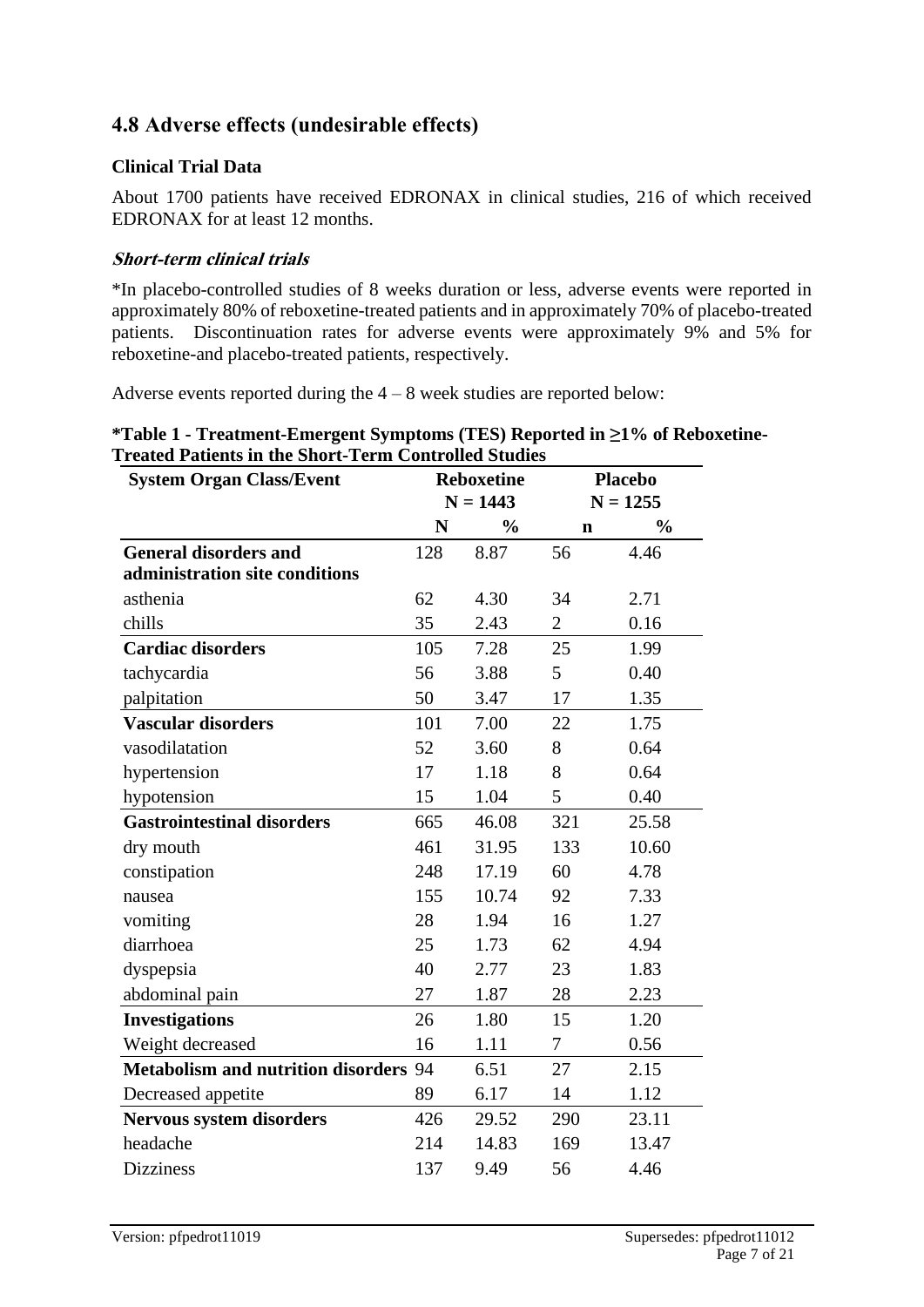| <b>System Organ Class/Event</b>       | <b>Reboxetine</b><br>$N = 1443$ |               |                | <b>Placebo</b><br>$N = 1255$ |
|---------------------------------------|---------------------------------|---------------|----------------|------------------------------|
|                                       | N                               | $\frac{0}{0}$ | $\mathbf n$    | $\frac{0}{0}$                |
| Tremor                                | 27                              | 1.87          | 12             | 0.96                         |
| Paraesthesia                          | 49                              | 3.40          | 16             | 1.27                         |
| Somnolence                            | 53                              | 3.67          | 55             | 4.38                         |
| dysgeusia                             | 23                              | 1.59          | 7              | 0.56                         |
| akathisia                             | 16                              | 1.11          | 6              | 0.48                         |
| <b>Psychiatric Disorders</b>          | 418                             | 28.97         | 176            | 14.02                        |
| insomnia                              | 300                             | 20.79         | 88             | 7.01                         |
| Anxiety                               | 64                              | 4.44          | 45             | 3.59                         |
| Agitation                             | 29                              | 2.01          | 15             | 1.20                         |
| libido decreased                      | 18                              | 1.25          | 12             | 0.96                         |
| Nervousness                           | 57                              | 3.95          | 27             | 2.15                         |
| <b>Skin and subcutaneous tissue</b>   | 206                             | 14.28         | 55             | 4.38                         |
| disorders                             |                                 |               |                |                              |
| Hyperhidrosis                         | 174                             | 12.06         | 32             | 2.55                         |
| Rash                                  | 17                              | 1.18          | 8              | 0.64                         |
| <b>Eye Disorders</b>                  | 51                              | 3.53          | 21             | 1.67                         |
| accommodation disorder                | 34                              | 2.36          | 14             | 1.12                         |
| <b>Renal and urinary disorders</b>    | 113                             | 7.83          | 25             | 1.99                         |
| dysuria                               | 60                              | 4.16          | $\overline{4}$ | 0.32                         |
| urinary retention                     | 37                              | 2.56          | $\overline{4}$ | 0.32                         |
| pollakiuria                           | 17                              | 1.18          | 12             | 0.96                         |
| <b>Reproductive system and breast</b> | 96                              | 6.65          | 17             | 1.35                         |
| disorders                             |                                 |               |                |                              |
| erectile dysfunction                  | 48                              | 3.33          | 5              | 0.40                         |
| ejaculation disorder                  | 32                              | 2.22          | 1              | 0.08                         |

**Abbreviations:** n = Number of patients reporting a treatment-emergent symptom, % = Percentage based on number of intent-to-treat patients,  $N =$  Number of intent-to-treat patients.

Each patient is counted once per system organ class. Each patient is counted once per MedDRA term.

#### **\*Table 2 - Treatment-Emergent Symptoms (TES) Reported in <1% and twice placebo of Reboxetine-Treated Patients in Short-Term Controlled Studies**

#### **General disorders and administration site conditions**

| $\geq 0.1\% - 1\%$ :             | unevaluable event, pyrexia, malaise                                     |
|----------------------------------|-------------------------------------------------------------------------|
| $< 0.1\%$ :                      | face oedema                                                             |
| <b>Cardiac disorders:</b>        |                                                                         |
| $\geq 0.1\% - 1\%$ : bradycardia |                                                                         |
| $\leq 0.1\%$ :                   | cardiovascular disorder, ventricular extrasystoles.                     |
| <b>Gastrointestinal:</b>         |                                                                         |
| $>0.1\% - 1\%$ :                 | salivary hypersecretion, anorectal disorder, gastrointestinal disorder, |
| $< 0.1\%$ :                      | breath odour, cheilitis, duodenal ulcer, glossitis, rectal tenesmus     |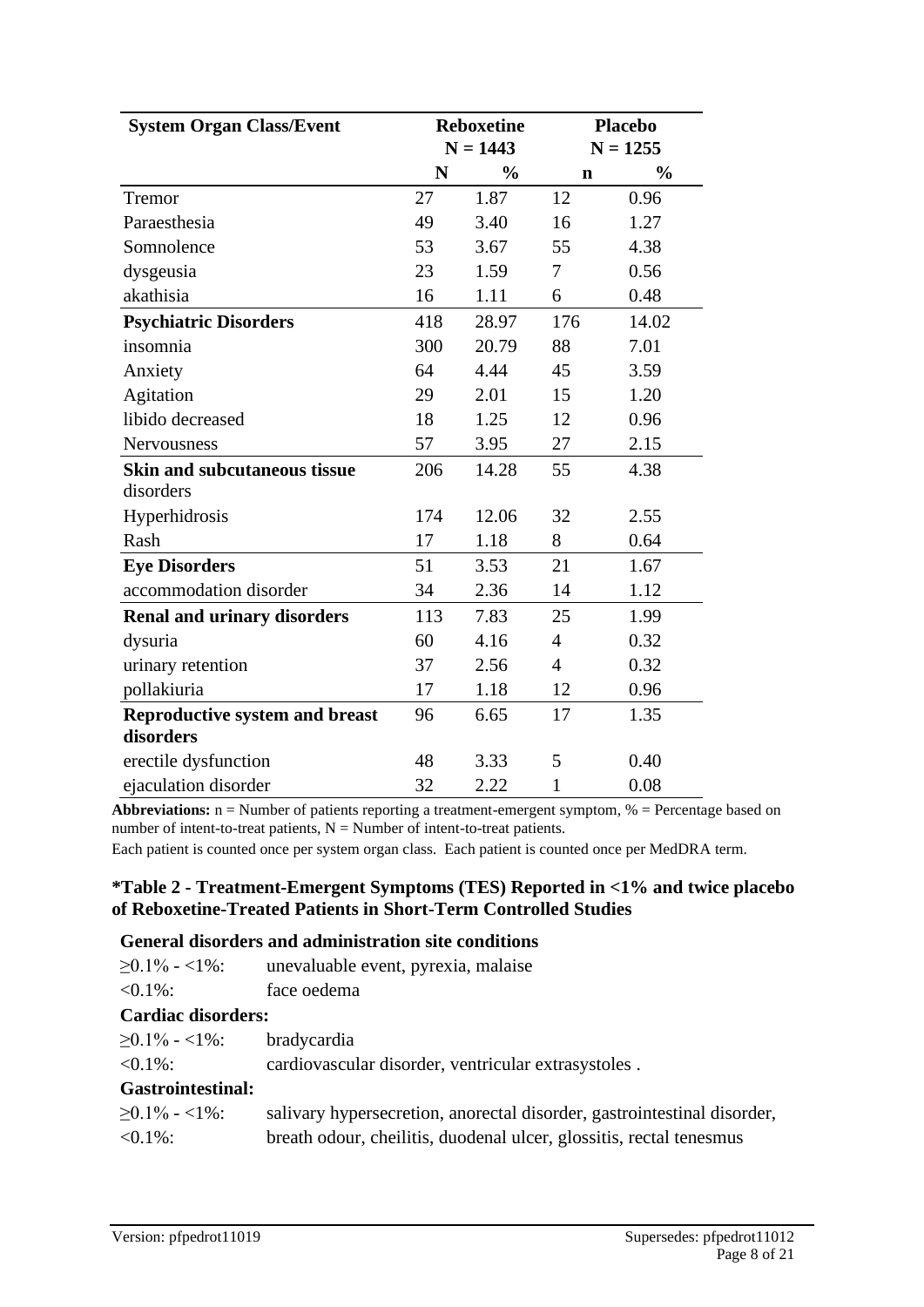| <b>Blood and lymphatic system:</b>  |                                                                                                                                                                        |
|-------------------------------------|------------------------------------------------------------------------------------------------------------------------------------------------------------------------|
| $\geq$ 0.1% - <1%:                  | anaemia                                                                                                                                                                |
| $< 0.1\%$ :                         | leukopenia, red blood cell abnormality,                                                                                                                                |
| <b>Immune System disorders</b>      |                                                                                                                                                                        |
| $< 0.1\%$ :                         | hypersensitivity                                                                                                                                                       |
|                                     | <b>Metabolism and nutrition disorders</b>                                                                                                                              |
| $< 0.1\%$ :                         | dehydration, hyperglycaemia, hyperuricaemia                                                                                                                            |
|                                     | Musculoskeletal and connective tissue disorders:                                                                                                                       |
| $\geq$ 0.1% - <1%:                  | neck pain                                                                                                                                                              |
| $< 0.1\%$                           | flank pain, muscular weakness, nuchal rigidity                                                                                                                         |
| Nervous system:                     |                                                                                                                                                                        |
| $\geq$ 0.1% - <1%:                  | hyperkinesia, syncope,                                                                                                                                                 |
| $< 0.1\%$ :                         | aphasia, coordination abnormal, speech disorder                                                                                                                        |
| <b>Psychiatric disorders</b>        |                                                                                                                                                                        |
| $\geq 0.1\% - 1\%$ :                | thinking abnormal, confusional state, depression, euphoric mood, anorgasmia,<br>depersonalisation, neurosis                                                            |
| $< 0.1\%$ :                         | delusion, mania, paranoia, personality disorder                                                                                                                        |
| <b>Infections and infestations:</b> |                                                                                                                                                                        |
| $\geq$ 0.1% - <1%:                  | rhinitis, sinusitis                                                                                                                                                    |
| $< 0.1\%$ :                         | gastroenteritis, urinary tract infection, vulvovaginal candiasis                                                                                                       |
| <b>Investigations:</b>              |                                                                                                                                                                        |
| $\geq$ 0.1% - <1%:                  | alanine amino transferase increased, laboratory test abnormal                                                                                                          |
| $< 0.1\%$ :                         | blood alkaline phosphatise increased, blood creatinine increased,<br>electrocardiogram abnormal, gamma-glutamyl transferase increased, liver<br>function test abnormal |
| Skin:                               |                                                                                                                                                                        |
| $\geq 0.1\% - 1\%$ :                | hair disorder, skin disorder, hair colour changes                                                                                                                      |
| $< 0.1\%$ :                         | seborrhoea, urticaria                                                                                                                                                  |
| <b>Ear and labyrinth:</b>           |                                                                                                                                                                        |
| $\geq$ 0.1% - <1%:                  | vertigo, tinnitus                                                                                                                                                      |
| <b>Eye disorders:</b>               |                                                                                                                                                                        |
| $\geq$ 0.1% - <1%:                  | mydriasis, visual impairment                                                                                                                                           |
| $< 0.1\%$ :                         | conjunctivitis, diplopia, glaucoma                                                                                                                                     |
| <b>Renal and urinary disorders;</b> |                                                                                                                                                                        |
| $\geq$ 0.1% - <1%:                  | urogenital disorder, urine abnormality, dysuria, albuminuria                                                                                                           |
| $< 0.1\%$ :                         | hyperuricosuria, urethral pain, urinary incontinence                                                                                                                   |
|                                     | <b>Reproductive system and breast disorders:</b>                                                                                                                       |
| $\geq$ 0.1% - <1%:                  | sexual dysfunction, penis disorder, testicular disorder, dyspareunia, prostatic<br>disorder                                                                            |
| $<$ 0.1%:                           | amenorrhoea, menstrual disorder                                                                                                                                        |
|                                     | <b>Respiratory, thoracic and mediastinal disorders:</b>                                                                                                                |
| $\geq$ 0.1% - <1%:                  | dyspnoea, epistaxis                                                                                                                                                    |
| $< 0.1\%$ :                         | hyperventilation, hypoventilation                                                                                                                                      |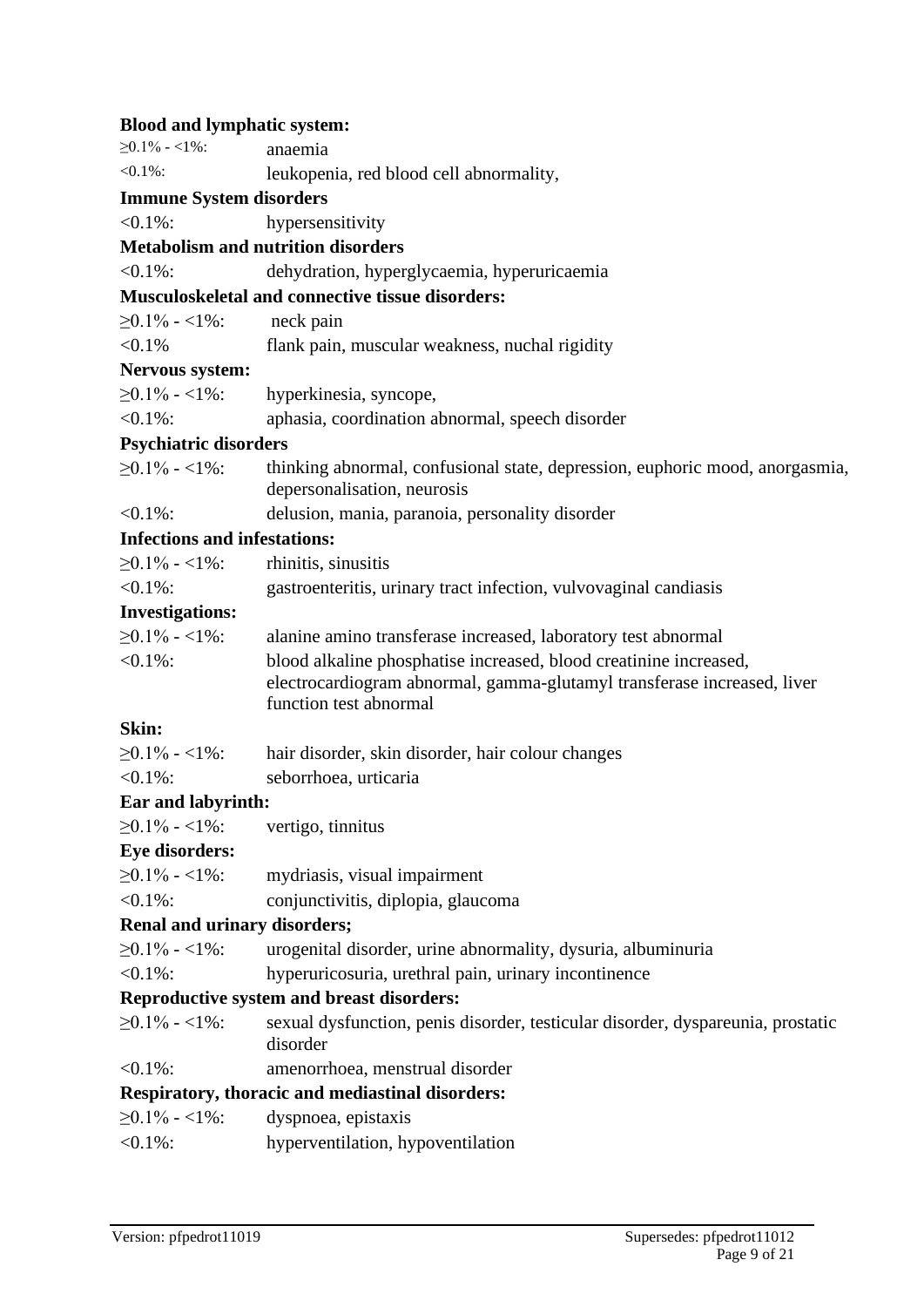#### **Vascular disorders:**

≥0.1% - <1%: orthostatic hypotension, peripheral vascular disorder

\*No clinically significant differences between gender were noted in the frequency of treatment emergent symptoms, with the exception of urologic events (such as the sensation of incomplete bladder emptying, urinary hesitancy and urinary frequency), which were reported in a higher percentage of reboxetine treated male patients (31.4% [143/456]) than reboxetine-treated female patients (7.0% [59/847]). In contrast, the frequency of urologic-related events was similar among male (5.0% [15/302]) and female (8.4% [37/440]) placebo-treated patients.

There was an increase in heart rate upon standing to values  $\geq 100$  beats/min mainly in adult patients (20% of the patients on short-term treatment compared with 6% on placebo, and 23% of the patients on long-term treatment compared with 17% on placebo). In all short-term controlled studies in depression, the mean change in pulse (in beats per minute) for reboxetine treated patients was 2.9, 8.3 and 3.0 in the supine, sitting and standing positions respectively, compared with –0.5, 0 and 0 for placebo-treated patients in the corresponding positions.

In the short-term controlled studies in depression, no significant mean change in blood pressure was observed. Diastolic blood pressures > 105 mm Hg were observed in 5.6%, 1.0% and 3.8% of reboxetine treated patients in the supine, sitting and standing positions, respectively compared with 1.5%, 1.0% and 2.8% for placebo-treated patients in the corresponding positions. Analyses of data from the phase 2 and 3 studies in depression have demonstrated no increase in systolic blood pressure.

#### **Long-term clinical trials**

Based on data from long-term studies which included 328 patients who were treated with EDRONAX for longer than 6 months, the frequency of the most common adverse events (e.g., dry mouth, constipation, tachycardia, hypotension) did not increase over time but, rather, decreased or remained constant over time. Table 3 summarises the treatment-emergent symptoms (TES) that were reported in  $\geq$ 1% of the reboxetine-treated patients by duration of therapy (≤6 months or >6 months). Although small, the placebo group is provided for reference purposes.

| $\leq 6$ mo<br>$N=94$<br>37 (39.4%)<br>$9(9.6\%)$ | $>6$ mo<br>$N = 328$<br>70 (21.3%) | $\leq 6$ mo<br>$N=60$<br>14 (23.3%) | $>6$ mo<br>$N=80$ |
|---------------------------------------------------|------------------------------------|-------------------------------------|-------------------|
|                                                   |                                    |                                     | $5(6.3\%)$        |
|                                                   |                                    |                                     |                   |
|                                                   |                                    |                                     |                   |
|                                                   | $11(3.4\%)$                        | O                                   |                   |
| $5(5.3\%)$                                        | 9(2.7%)                            | 0                                   |                   |
| $5(5.3\%)$                                        | 9(2.7%)                            | 0                                   | $1(1.3\%)$        |
| $2(2.1\%)$                                        | $10(3.0\%)$                        | 0                                   | $7(8.8\%)$        |
| $3(3.2\%)$                                        | $7(2.1\%)$                         | 0                                   | $3(3.8\%)$        |
| $1(1.1\%)$                                        | $8(2.4\%)$                         | 0                                   | $3(3.8\%)$        |
| $6(6.4\%)$                                        | $2(0.6\%)$                         | 0                                   | $\mathbf{\Omega}$ |
| 0                                                 | $5(1.5\%)$                         | 0                                   | 0                 |
| 0                                                 | $5(1.5\%)$                         | 0                                   | 0                 |
|                                                   |                                    |                                     |                   |

| Table 3- Treatment-Emergent Symptoms (TES) Reported in $\geq$ 1% of Reboxetine- |
|---------------------------------------------------------------------------------|
| Treated Patients in the Long-Term Studies by Duration of Therapy                |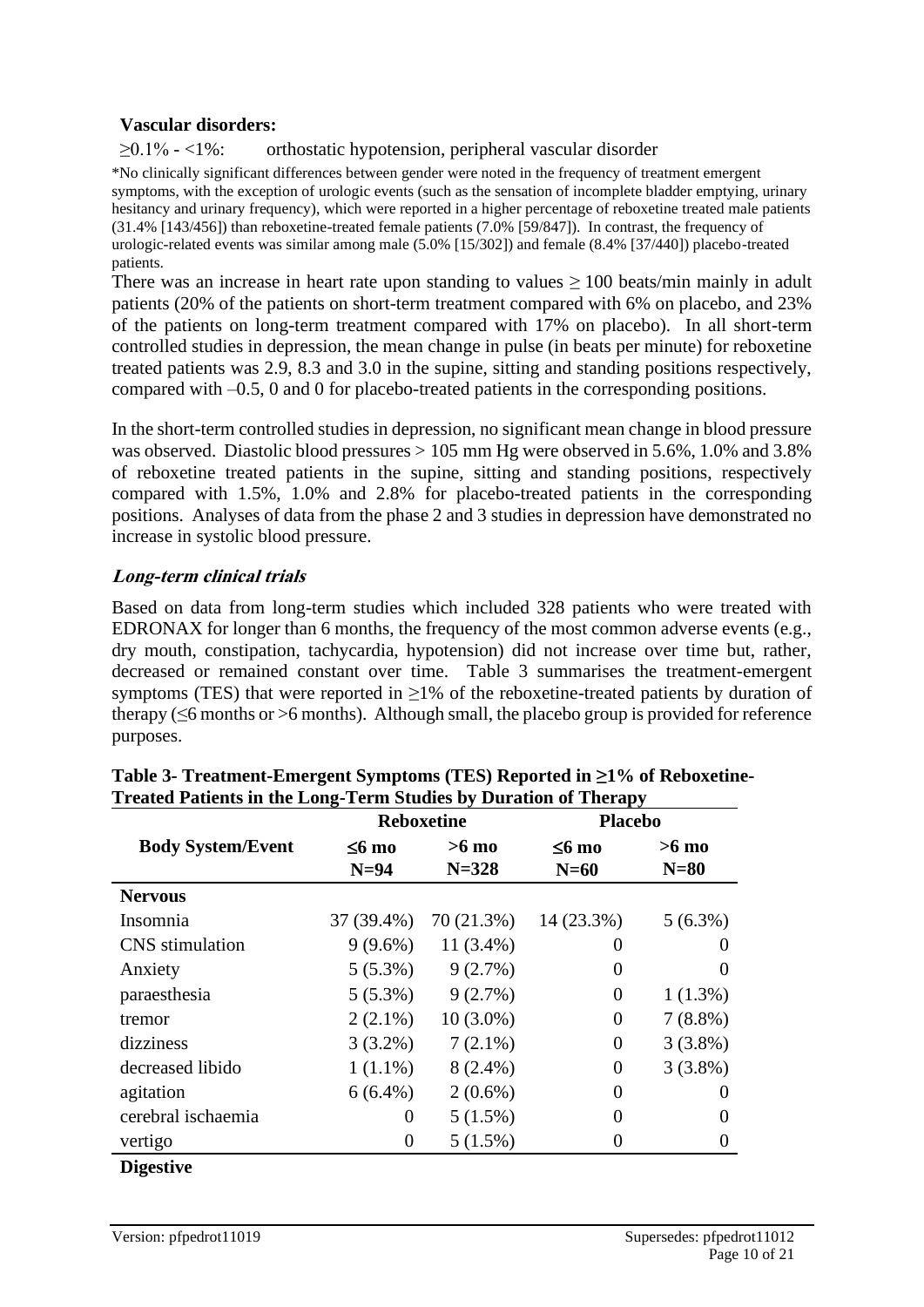|                                   |                  | <b>Reboxetine</b> | <b>Placebo</b>   |                  |
|-----------------------------------|------------------|-------------------|------------------|------------------|
| <b>Body System/Event</b>          | $\leq 6$ mo      | $>6$ mo           | $\leq 6$ mo      | $>6$ mo          |
|                                   | $N=94$           | $N = 328$         | $N=60$           | $N=80$           |
| constipation                      | 20 (21.3%)       | 47 (14.3%)        | 7(11.7%)         | $16(20.0\%)$     |
| dry mouth                         | $14(14.9\%)$     | 51 (15.5%)        | $3(5.0\%)$       | 15 (18.8%)       |
| nausea                            | $4(4.3\%)$       | 25(7.6%)          | $\overline{0}$   | $\boldsymbol{0}$ |
| diarrhoea                         | $2(2.1\%)$       | $11(3.4\%)$       | 1(1.7%)          | $3(3.8\%)$       |
| anorexia                          | $\theta$         | $5(1.5\%)$        | $\theta$         | $\overline{0}$   |
| liver function tests              | $2(2.1\%)$       | $3(0.9\%)$        | $\overline{0}$   | $\overline{0}$   |
| abnormal                          |                  |                   |                  |                  |
| vomiting                          | $1(1.1\%)$       | $4(1.2\%)$        | $\boldsymbol{0}$ | 2(2.5%)          |
| <b>Body As a Whole</b>            |                  |                   |                  |                  |
| headache                          | $9(9.6\%)$       | $30(9.1\%)$       | 1(1.7%)          | $3(3.8\%)$       |
| asthenia                          | $3(3.2\%)$       | 12(3.7%)          | 1(1.7%)          | $\theta$         |
| abdominal pain                    | $5(5.3\%)$       | $8(2.4\%)$        | $\boldsymbol{0}$ | $\theta$         |
| flu syndrome                      | $\theta$         | $8(2.4\%)$        | $\overline{0}$   | $\theta$         |
| infection viral                   | $1(1.1\%)$       | $6(1.8\%)$        | $\boldsymbol{0}$ | $\theta$         |
| chest pain substernal             | $1(1.1\%)$       | $4(1.2\%)$        | $\boldsymbol{0}$ | $\theta$         |
| Cardiovascular                    |                  |                   |                  |                  |
| tachycardia                       | $12(12.8\%)$     | 24 (7.3%)         | 4(6.7%)          | $4(5.0\%)$       |
| hypertension                      | $3(3.2\%)$       | $10(3.0\%)$       | $2(3.3\%)$       | $\overline{0}$   |
| myocardial ischaemia              | $9(9.6\%)$       | $4(1.2\%)$        | $\overline{0}$   | $\theta$         |
| hypotension                       | $2(2.1\%)$       | $7(2.1\%)$        | 1(1.7%)          | $\boldsymbol{0}$ |
| <b>Urogenital</b>                 |                  |                   |                  |                  |
| urination impaired                | $2(2.1\%)$       | $17(5.2\%)$       | 1(1.7%)          | 6(7.5%)          |
| sexual function abnormal          | $2(2.1\%)$       | $4(1.2\%)$        | 1(1.7%)          | 2(2.5%)          |
| urinary tract infection           | $3(3.2\%)$       | $3(0.9\%)$        | $\boldsymbol{0}$ | $\overline{0}$   |
| dysuria                           | $\boldsymbol{0}$ | $5(1.5\%)$        | $\boldsymbol{0}$ | $\boldsymbol{0}$ |
| urinary retention                 | $1(1.1\%)$       | $4(1.2\%)$        | $\boldsymbol{0}$ | $\theta$         |
| <b>Skin</b>                       |                  |                   |                  |                  |
| sweating                          | 12 (12.8%)       | 28 (8.5%)         | 1(1.7%)          | 6(7.5%)          |
| rash                              | $3(3.2\%)$       | $6(1.8\%)$        | $\boldsymbol{0}$ | $\boldsymbol{0}$ |
| Metabolic &<br><b>Nutritional</b> |                  |                   |                  |                  |
| hyperlipemia                      | $\overline{0}$   | $7(2.1\%)$        | $\overline{0}$   | $\boldsymbol{0}$ |
| hypercholesteremia                | $2(2.1\%)$       | $4(1.2\%)$        | $\overline{0}$   | $\boldsymbol{0}$ |
| GGT increased                     | $\boldsymbol{0}$ | 5(1.5%)           | $\boldsymbol{0}$ | $\boldsymbol{0}$ |
| <b>Respiratory</b>                |                  |                   |                  |                  |
| <b>Bronchitis</b>                 | $1(1.1\%)$       | 5(1.5%)           | $\boldsymbol{0}$ | $\boldsymbol{0}$ |
| Pharyngitis                       | $1(1.1\%)$       | 5(1.5%)           | $\boldsymbol{0}$ | $\boldsymbol{0}$ |
| <b>Special Senses</b>             |                  |                   |                  |                  |
| abnormality of                    | $2(2.1\%)$       | $8(2.4\%)$        | 1(1.7%)          | $3(3.8\%)$       |
| accommodation                     |                  |                   |                  |                  |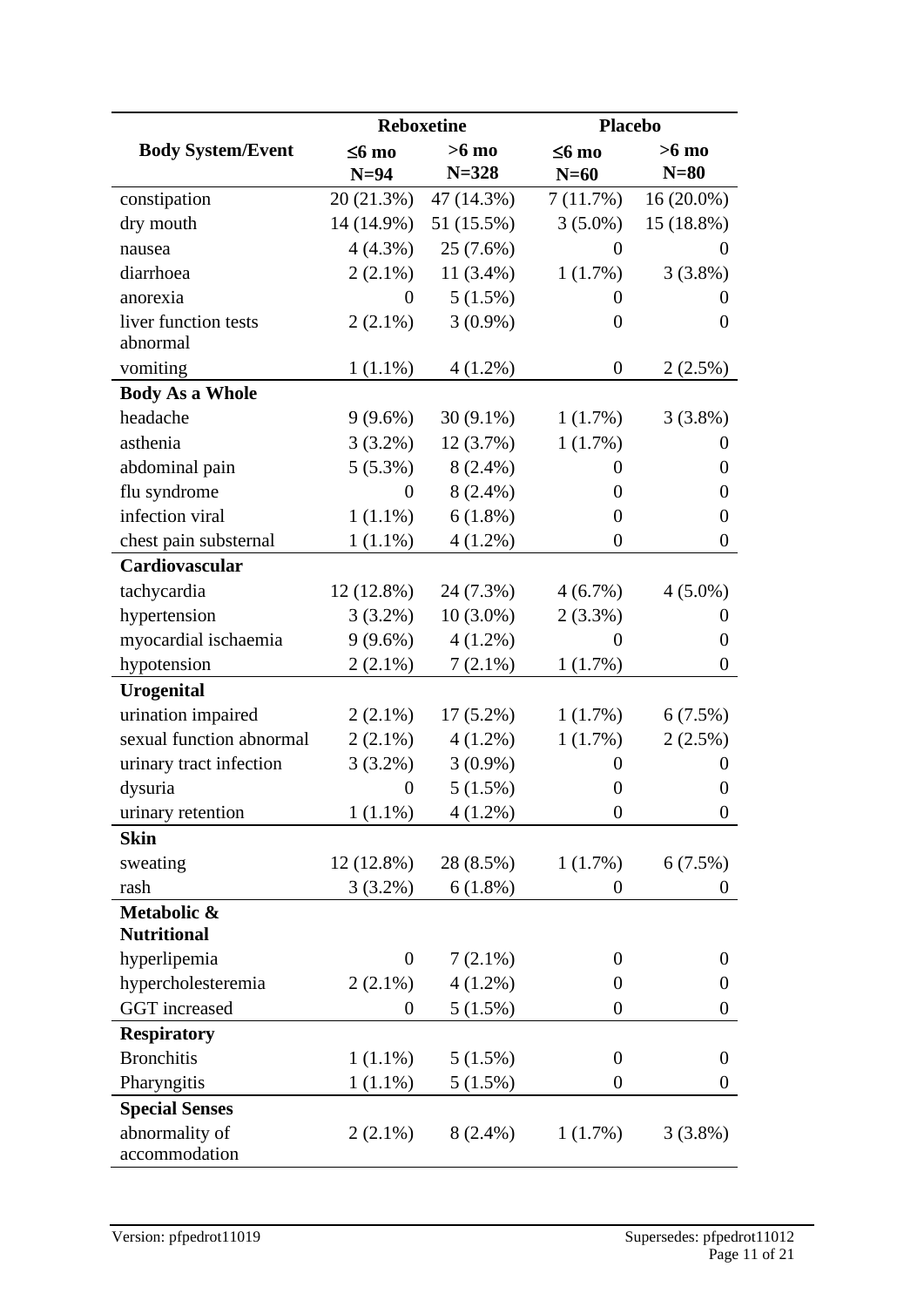For long-term tolerability, 143 EDRONAX treated and 140 placebo-treated adult patients participated in a long-term placebo-controlled study. Adverse events newly emerged on longterm treatment in 28% of the EDRONAX treated patients and 23% of the placebo-treated patients, and caused discontinuation in 4% and 1% of the cases, respectively. There was a similar risk of the development of individual events with EDRONAX and placebo. Among events seen more than occasionally, no individual events not seen on short-term treatment were apparent.

No indication of withdrawal syndrome upon EDRONAX discontinuation emerged from the results of the clinical trials. Adverse events following discontinuation occurred in approximately 5% of patients treated with EDRONAX and 4% of placebo treated patients.

Apart from tachycardia no consistent changes in ECG tracings were observed during EDRONAX treatment in adult patients. Similarly, no consistent changes were observed at the opthalmological examination, carried out upon long-term treatment. In the elderly population, newly observed rhythm disorders (mainly tachycardia) and conduction disorders were apparent in the ECG in approximately 15% of cases.

In a long-term study, treatment-emergent rhythm disorders (including sinus tachycardia, occasional atrial and ventricular ectopics), conduction disorders, ischaemic changes (including myocardial ischaemia, repolarisation changes and non-specific ST-T changes) and other changes (including left ventricular hypertrophy) occurred more frequently in elderly patients with a history of cardiovascular disease at baseline than in elderly patients without such a history. A similar pattern was also observed in a short-term study in elderly patients.

Abnormal laboratory test values were uncommon during EDRONAX therapy.

#### **Post-marketing experience**

The following post-marketing events have been reported with reboxetine:

| <b>MedDRA System Organ Class</b>   | <b>Undesirable Effects</b>                |
|------------------------------------|-------------------------------------------|
| Metabolism and nutrition disorders | Hyponatraemia                             |
| Psychiatric disorders              | Agitation, anxiety                        |
|                                    | hallucination                             |
| Nervous system disorders           | Paraesthesia                              |
| Eye Disorders                      | *Mydriasis                                |
| Vascular disorders                 | Hypertension                              |
|                                    | Peripheral coldness, Raynaud's phenomenon |
| Gastrointestinal disorders         | Nausea                                    |
|                                    | Vomiting                                  |
| Reproductive system and breast     | Testicular pain                           |
| disorders                          |                                           |
| General disorders and              | Irritability                              |
| administration site conditions     |                                           |

#### **Reporting suspected adverse effects**

Reporting suspected adverse reactions after registration of the medicinal product is important. It allows continued monitoring of the benefit-risk balance of the medicinal product. Healthcare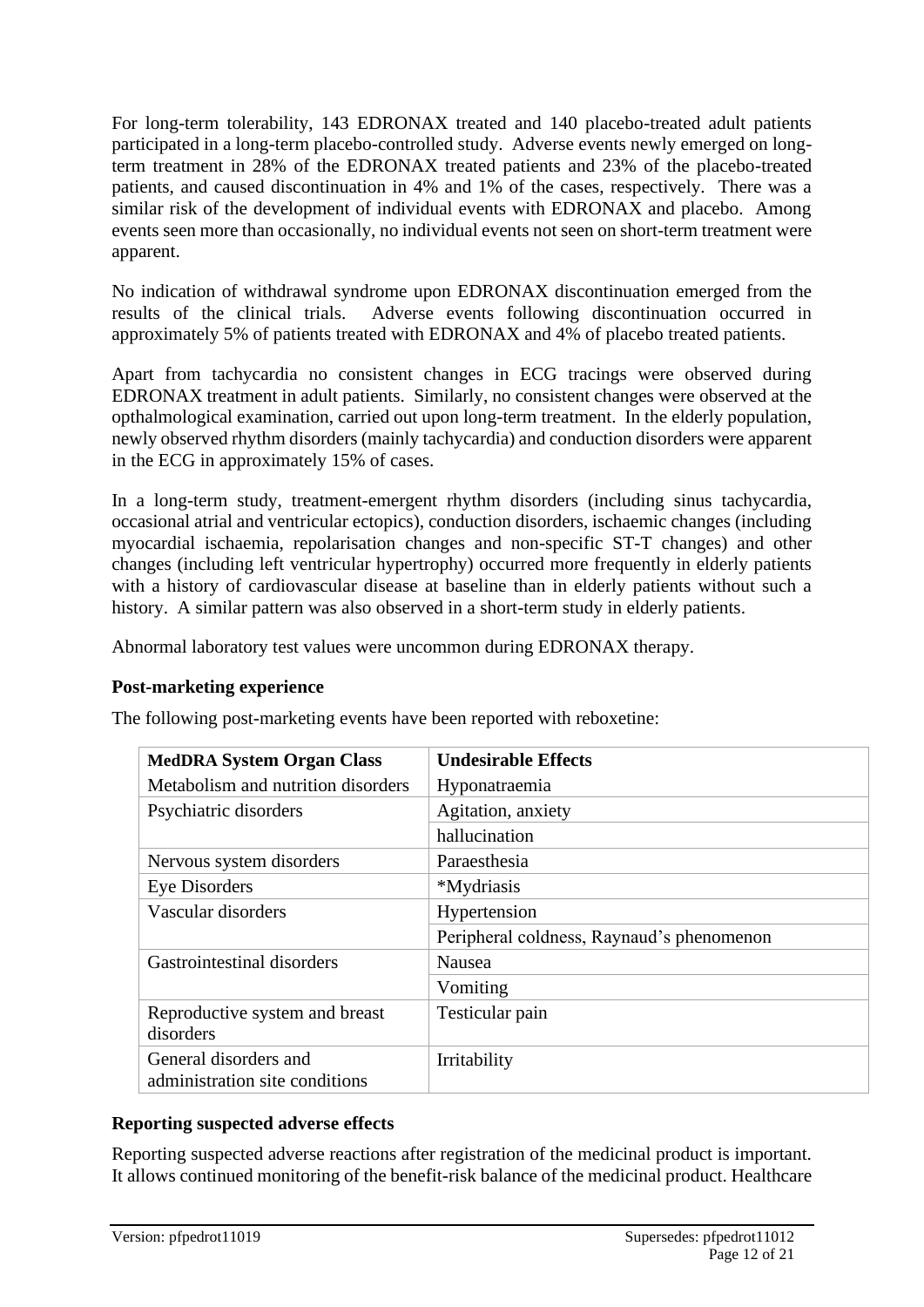professionals are asked to report any suspected adverse reactions at [www.tga.gov.au/reporting](http://www.tga.gov.au/reporting-problems)[problems.](http://www.tga.gov.au/reporting-problems)

# **4.9 Overdose**

Clinical effects in overdose are expected to be an exaggeration of known adverse events, including seizures. In a few cases, doses higher than those recommended (12 to 20 mg/day) were administered to patients during the clinical studies for a period ranging from a few days to a few weeks. Treatment-emergent adverse events included postural hypotension, anxiety and hypertension.

There are minimal reports of overdosage with reboxetine. One patient ingested 52 mg as the sole agent and developed minimal toxicity and doses up to 240 mg have been ingested with survival reported. No fatalities have been reported with reboxetine alone and there have been no reports of ECG abnormalities, coma, or convulsions following overdose with reboxetine alone. One fatal overdose was reported in a patient who ingested reboxetine in combination with amitriptyline (doses unknown).

Reboxetine serum levels are not clinically useful.

In case of overdose, treatment should consist of those general measures employed in the management of overdose with any antidepressant. Treatment is symptomatic and supportive. Ensure an adequate airway, oxygenation and ventilation. Monitor cardiac rhythm and vital signs.

Activated charcoal may reduce absorption of the drug if given within one hour after ingestion. In patients who are not fully conscious or have impaired gag reflex, consideration should be given to administering activated charcoal via nasogastric tube once the airway is protected. Due to the large volume of distribution of this drug, forced diuresis, dialysis, hemoperfusion and exchange perfusion are unlikely to be of benefit. No specific antidotes for reboxetine are known.

Induction of emesis is not recommended.

In managing overdosage, consider the possibility of multiple-drug involvement.

For information on the management of overdose, contact the Poisons Information Centre on 13 11 26 (Australia).

# **5. PHARMACOLOGICAL PROPERTIES**

# **5.1 Pharmacodynamic properties**

#### **Mechanism of action**

Reboxetine is a highly selective and potent inhibitor of noradrenaline reuptake. It has only a weak effect on the 5-HT reuptake and does not affect the uptake of dopamine.

Noradrenaline reuptake inhibition, and the consequent increase of noradrenaline availability in the synaptic cleft and modification of noradrenergic transmission, is among the most relevant mechanisms of action of known antidepressant drugs.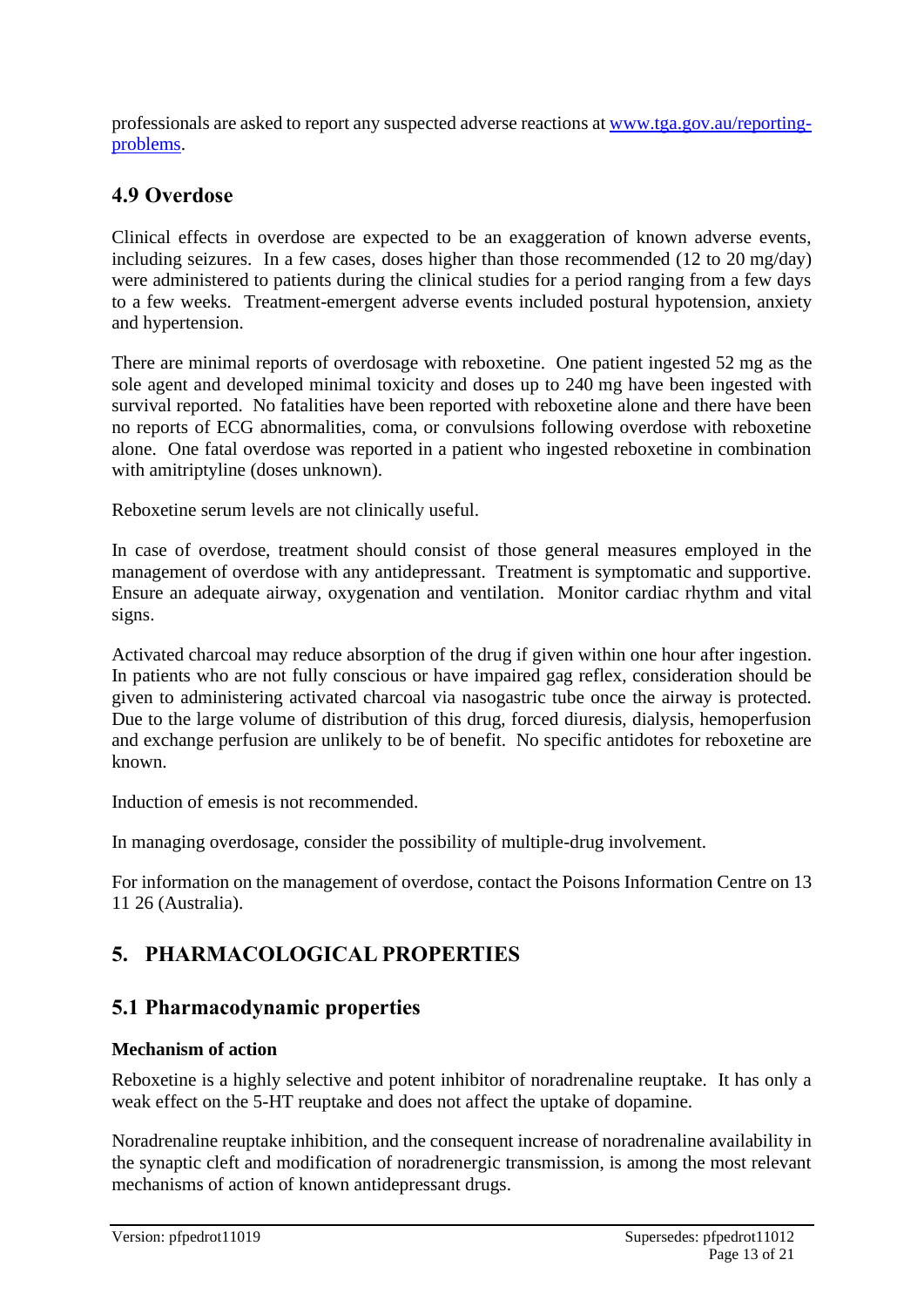*In vitro* studies have shown that reboxetine has no significant affinity for adrenergic ( $\alpha_1$ ,  $\alpha_2$ ,  $\beta$ ) or muscarinic receptors. Binding to such receptors has been described as being associated with cardiovascular, anticholinergic and sedative side effects of other antidepressant drugs. Reboxetine is devoid of *in vitro* binding to either  $\alpha_1$  or  $\alpha_2$  adrenoreceptors; however a functional interference with α-adrenoreceptors at high doses *in vivo* cannot be excluded.

In healthy volunteers the administration of reboxetine single doses of 1 and 3 mg was followed by dose-dependent CNS effects with EEG modifications (decreased power of theta and fast beta-waves in the fronto-central derivative) and performance improvement (peg-board test).

#### **Clinical trials**

The initial EDRONAX clinical program consists of 15 phase II and III clinical trials that were conducted in adult (aged  $18 - 65$  years) and elderly (aged  $> 65$  years) patients diagnosed with Major Depressive Disorder (MDD).

The Hamilton Depression Rating Scale (HAMD) was used as the primary instrument for the assessment of the change in depressive symptoms in all clinical trials. The Montgomery and Asberg Rating Scale for Depression (MADRS) and the Clinical Global Impressions Scales (CGI) were used as secondary efficacy parameters. For the short-term studies in non-elderly patients (i.e. those 18 to 65 years of age), the study endpoint was defined as the absolute decrease of the mean HAMD total score or as the frequency of response, (defined as  $\geq 50\%$ ) decrease of the HAMD total score), as measured at the last available assessment. This allowed for a global evaluation of the consistency of the results of the studies and for conclusions on the antidepressant efficacy of EDRONAX to be drawn.

The clinical program has demonstrated that EDRONAX is effective in the therapy of acute episodes of depression as well as in the prevention of relapses and recurrences of depressive illness when administered for long-term therapy. The results of the studies indicate that the primary effect of EDRONAX is on the primary symptom (depressed mood) of depressive illness. The remission of the acute phase of the depressive illness is associated with an improvement in the patient's quality of life in terms of social adaptation.

#### **Short-term Placebo-Controlled Studies**

The results of the analysis of the HAMD total score for the five short-term (4 to 8 weeks), placebo-controlled studies in non-elderly patients (18 to 65 years) with MDD are summarised in Table 4.

|            | Table 4 - Mean Absolute Decrease of HAMD Total Score at Last Assessment |            |             |     |             |             |             |     |             |     |
|------------|-------------------------------------------------------------------------|------------|-------------|-----|-------------|-------------|-------------|-----|-------------|-----|
|            | <b>Reboxetine</b>                                                       |            | <b>PLC</b>  |     | IMI         |             | <b>FLX</b>  |     | DMI         |     |
| <b>Ref</b> | <b>Mean</b>                                                             | N          | <b>Mean</b> | N   | <b>Mean</b> | $\mathbf N$ | <b>Mean</b> | N   | <b>Mean</b> | - N |
| 27         | 15.3                                                                    | 80         | 8.8         | 81  |             |             |             |     | 13.1        | 82  |
| 28         | 23.1                                                                    | 27         | 4.5         | 25  |             |             |             |     |             |     |
| 29         | 13.4                                                                    | 124        | 8.7         | 128 |             |             | 13.3        | 126 |             |     |
| 30         | 13.5                                                                    | <b>110</b> | 11.3        | 111 | <b>13.8</b> | 111         |             |     |             |     |
| 16         | 9.2                                                                     | 106        | 8.2         | 104 |             |             |             |     |             |     |

Abbreviations: DMI = desipramine; HAMD = Hamilton Depression Rating Scale; FLX = fluoxetine;  $IMI = impramine; PLC = placebo$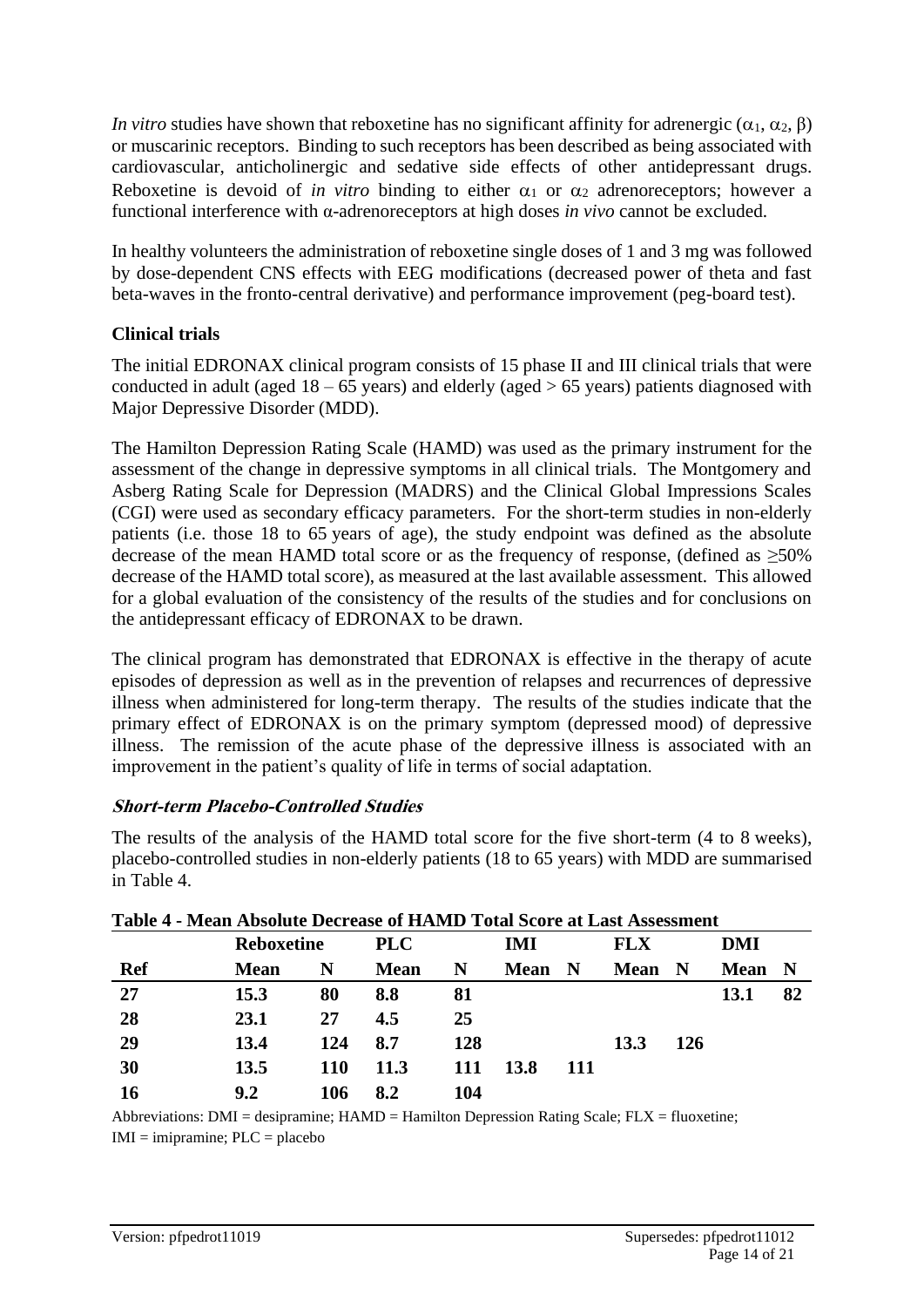The mean HAMD total score improvement associated with EDRONAX treatment ranged from 9.2 to 23.1 points. The mean HAMD improvement associated with placebo was always lower than that associated with EDRONAX, with an average decrease of 4.5 to 11.3 points. The difference between EDRONAX and placebo was statistically significant in three of the five studies above. In two studies, the difference between EDRONAX and placebo was not statistically significant on the mean HAMD total score. In one of these studies, the active comparator imipramine also failed to show a statistically significant difference over placebo. In the other study, a number of secondary efficacy measures demonstrated statistically significant differences in favour of EDRONAX over placebo.

The frequency of clinically relevant improvement with EDRONAX was, on the average, 16% greater than with placebo, providing unequivocal indication of the efficacy of EDRONAX in the acute treatment of depressive illness.

#### **Active-Controlled Studies**

#### *Imipramine-Controlled Studies*

Two 6-week studies were conducted to determine the benefits of EDRONAX relative to those of imipramine in the treatment of patients with MDD. A total of 237 patients were treated with EDRONAX compared to 233 receiving imipramine. The mean HAMD score improvement associated with EDRONAX treatment ranged from  $13.5 - 15.8$ , compared to  $13.8 - 14.3$  for imipramine. The results of both these studies therefore confirmed equivalent efficacy for EDRONAX and imipramine.

#### *Fluoxetine-Controlled Studies*

Two 8-week studies were conducted to determine the benefits of EDRONAX relative to those of fluoxetine in the treatment of patients with MDD. A total of 200 patients were treated with EDRONAX compared to 213 receiving fluoxetine. The mean HAMD score improvement associated with EDRONAX treatment ranged from  $13.4 - 19.2$ , compared to  $13.3 - 16.8$  for fluoxetine. The results of both these studies confirmed equivalent efficacy for EDRONAX and fluoxetine.

#### **Long-Term, Placebo-Controlled Study**

The long-term efficacy of EDRONAX for the treatment of patients with MDD was investigated in a 1-year, double-blind, randomised, parallel-group, placebo-controlled study. In this study, patients received open-label treatment with EDRONAX (8 mg/day) for 6 weeks; thereafter, the patients who responded to therapy (minimum 50% decrease of the HAMD total score) were randomised to receive treatment with EDRONAX or placebo until relapse occurred or for up to 1 year. Two hundred and eighty-three patients participated in the double-blind, long-term portion of the study: 143 were treated with EDRONAX and 140 were treated with placebo.

This study demonstrated the efficacy of EDRONAX in the maintenance therapy of depressive illness. 61% and 40%, respectively, of the responder patients on EDRONAX and placebo remained relapse-free during the initial 6 months following randomisation, and 88% and 59%, respectively, of the patients on EDRONAX and placebo who entered the last 6 months of treatment remained relapse-free up to the end of the study. EDRONAX showed a 29% advantage in relapse rate over placebo, thus confirming the efficacy of EDRONAX in the prevention of recurrences of new depressive episodes.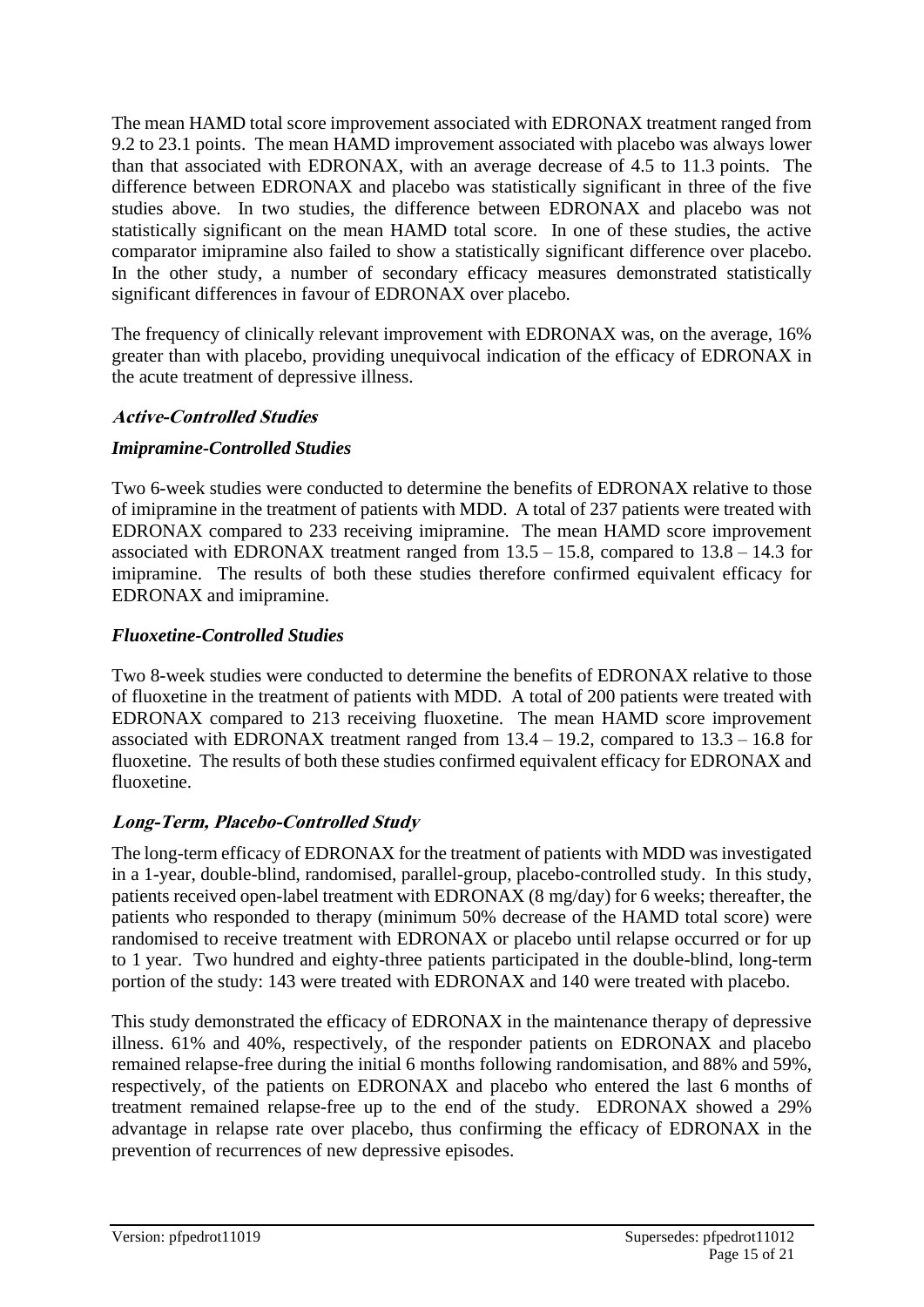#### **Meta-analyses of EDRONAX versus Placebo and EDRONAX versus Other Antidepressants**

Meta-analyses of EDRONAX vs. placebo and EDRONAX vs. other antidepressants were performed for clinical studies including over 5,000 patients (see Tables 5 and 6 below). The response rate was defined as at least a 50% reduction in the baseline HAMD total score at the last treatment visit.

A statistically significant higher response rate was observed for EDRONAX compared to placebo (51.2% vs. 43.6%). These results were supported by a somewhat stronger Clinical Global Improvement measure of response.

The response rate of EDRONAX was not as high as that of other antidepressants (imipramine, fluoxetine, paroxetine, citalopram, dothiepin, venlafaxine), although the difference (57.5% vs. 61.1%) was not statistically significant.

The safety and efficacy of EDRONAX in treatment of MDD was demonstrated in these studies in which the majority of enrolled patients presented were assessed at a severe or very severe depression level at baseline.

|                   |                  |          | Response Rate: $n/N$ (%)                                                        |                   |
|-------------------|------------------|----------|---------------------------------------------------------------------------------|-------------------|
|                   | Reboxetine       | Study    | Reboxetine                                                                      |                   |
| <b>Study Name</b> | Dose             | Duration | (RBX)                                                                           | Placebo           |
| 97-CRBX-050       | $8-10$ mg/d      | 8 weeks  | 60/144(41.7)                                                                    | 63/143(44.1)      |
| 97-CRBX-049       | $8-10$ mg/d      | 8 weeks  | 40/101(39.6)                                                                    | 34/101 (33.7)     |
| M20200046         | $4-10$ mg/d      | 8 weeks  | 144/252 (57.1)                                                                  | 136/247 (55.1)    |
| M20200047         | $2-10$ mg/d      | 8 weeks  | 120/238 (50.4)                                                                  | 108/239 (45.2)    |
| Study 14          | $8-10$ mg/d      | 8 weeks  | 69/124(55.6)                                                                    | 43/128(33.6)      |
| Study 32          | $2-6$ mg/d       | 8 weeks  |                                                                                 |                   |
| (Elderly)         |                  |          | 4/24(16.7)                                                                      | 5/26(19.2)        |
| Study 15          | $8-10$ mg/d      | 6 weeks  | 65/110(59.1)                                                                    | 58/111 (52.3)     |
| Study 091         | $6-10$ mg/d      | 6 weeks  | 20/27(74.1)                                                                     | 5/25(20.0)        |
| Study 045         | $8 \text{ mg/d}$ | 8 weeks  | 38/88 (43.2)                                                                    | 39/86 (45.3)      |
| Study 008         | $4-8$ mg/d       | 4 weeks  | 50/84 (59.5)                                                                    | 30/85 (35.3)      |
| Study 009         | $4-8$ mg/d       | 4 weeks  | 14/26 (53.8)                                                                    | 9/24(37.5)        |
| <b>Combined</b>   |                  |          |                                                                                 |                   |
| results           |                  |          | 624/1218 (51.2)                                                                 | 530 / 1215 (43.6) |
|                   |                  |          |                                                                                 |                   |
|                   |                  |          | <b>Odds Ratio (95%CI)</b>                                                       | p                 |
| Fixed             |                  |          | $1.35(1.15 - 1.58)$                                                             | 0.0003            |
| Random            |                  |          | $1.47(1.10 - 1.97)$                                                             | 0.0101            |
|                   |                  |          | Abbreviations: HAMD-Hamilton rating scale for depression CI-Confidence Interval |                   |

| Table 5 - Effect of EDRONAX vs. Placebo on the Response Rate (HAMD Scale 21) |  |
|------------------------------------------------------------------------------|--|
| Items)                                                                       |  |

**Abbreviations:** HAMD=Hamilton rating scale for depression, CI=Confidence Interval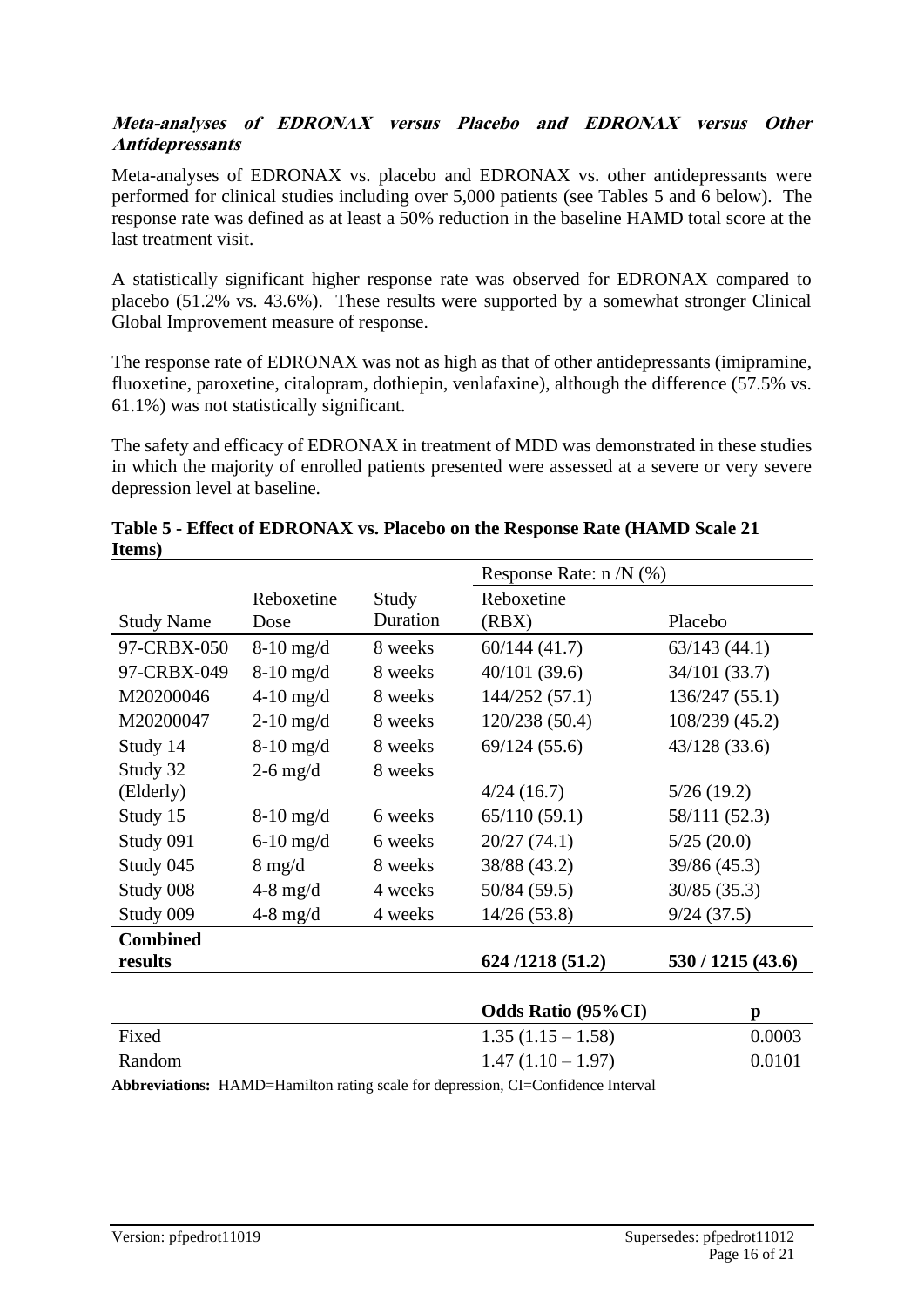|                         |             |                          |          | Response Rate: $n/N$ (%) |                 |
|-------------------------|-------------|--------------------------|----------|--------------------------|-----------------|
|                         |             |                          |          |                          |                 |
| <b>Study Name</b>       | Reboxetin   | <b>Active Comparator</b> | Study    |                          | Active          |
|                         | e Dose      | Dose                     | Duration | Reboxetine               | Comparator      |
| 97-CRBX-050             | $8-10$ mg/d | FLX 20-40 mg/d           | 8 weeks  | 60/144(41.7)             | 79/144 (54.9)   |
| 97-CRBX-052             | $8-10$ mg/d | PAR 20-40 mg/d           | 8 weeks  | 80/152 (52.6)            | 100/164(61.0)   |
| M20200022               | 4 mg bid    | DTP 150 mg o.d           | 12 weeks | 55/135 (40.7)            | 79/150 (52.7)   |
| M20200026               | $8-10$ mg/d | VLX 225-375 mg/d         | 8 weeks  | 45/80(56.3)              | 48/87(55.1)     |
| M20200032               | $8-10$ mg/d | FLX 20-40 mg/d           | 8 weeks  | 21/38(55.3)              | 23/40 (57.5)    |
| M20200046               | $4-10$ mg/d | PAR 20-40 mg/d           | 8 weeks  | 144/252 (57.1)           | 156/243 (64.2)  |
| M20200047               | $2-10$ mg/d | PAR 20-40 mg/d           | 8 weeks  | 120/238 (50.4)           | 128/242 (52.9)  |
| Z20200043*              | $8-10$ mg/d | CLP 20-40 $mg/d$         | 24 weeks | 140/156 (90)             | 148/164 (90)    |
| Study 14                | $8-10$ mg/d | FLX 20-40 mg/d           | 8 weeks  | 69/124(55.6)             | 71/126(56.3)    |
| Study 17                | $4-6$ mg/d  | IMP 150-200 mg/d         | 6 weeks  | 87/127(68.5)             | 68/121 (56.2)   |
| Study 16                | $8-10$ mg/d | FLX 20-40 mg/d           | 8 weeks  | 59/76 (77.6)             | 64/87 (73.6)    |
| Study 35 (Elderly)      | $4-6$ mg/d  | IMP 75-100 mg/d          | 8 weeks  | 93/172 (54.1)            | 95/168(56.5)    |
| Study 15                | $8-10$ mg/d | IMP 100-200 mg/d         | 6 weeks  | 65/110(59.1)             | 69/111 (62.2)   |
| <b>Combined results</b> |             |                          |          | 1038/1804 (57.5)         | 1128/1847(61.1) |
|                         |             |                          |          |                          |                 |

#### **Table 6 - Effect of EDRONAX vs. Active Comparator on the Response Rate (HAMD Scale 21 & 17 Items)**

|        | <b>Risk Ratio (95%CI)</b> |       |
|--------|---------------------------|-------|
| Fixed  | $0.97(0.92-1.01)$         | 0.136 |
| Random | $0.96(0.90-1.02)$         | 0.152 |

**Abbreviations:** HAMD=Hamilton rating scale for depression, FLX=Fluoxetine, PAR=Paroxetine,

DTP=Dothiepin, VFX=Venlafaxine, CLP=Citalopram, IMP=Impramine, CI=Confidence Interval

\* Study Z20200043 The effect size was estimated based on the sample size and percentage of response rate.

# **5.2 Pharmacokinetic properties**

The pharmacokinetics of reboxetine after single and multiple oral doses have been studied in healthy young and elderly volunteers, in depressed patients, and in subjects with renal or liver insufficiency.

#### **Absorption**

After oral administration of a single 4 mg reboxetine dose to healthy volunteers, peak levels of about 130 ng/mL are achieved within 2 hours post-dosing. The administration of reboxetine with food delayed the rate of absorption by approximately 2 hours while not affecting the extent of absorption. Reboxetine displays linear pharmacokinetics in a dose range of up to 4 mg twice daily. Data indicate that absolute bioavailability is approximately 94%. Reboxetine plasma concentrations decay monoexponentially with a half-life of about 13 hours. Steady state conditions are observed within 5 days. Linearity of the pharmacokinetics was shown in the range of single oral doses in the clinically recommended dose ranges.

#### **Distribution**

The drug appears to be distributed into total body water. Reboxetine is 97% bound to human plasma proteins (with affinity markedly higher for  $\alpha$ 1 acid glycoprotein than albumin) with no clinically relevant dependence on the concentration of the drug. The volume of distribution of reboxetine at steady state following intravenous administration is 26 L and 63 L for the RR and SS diastereomers, respectively.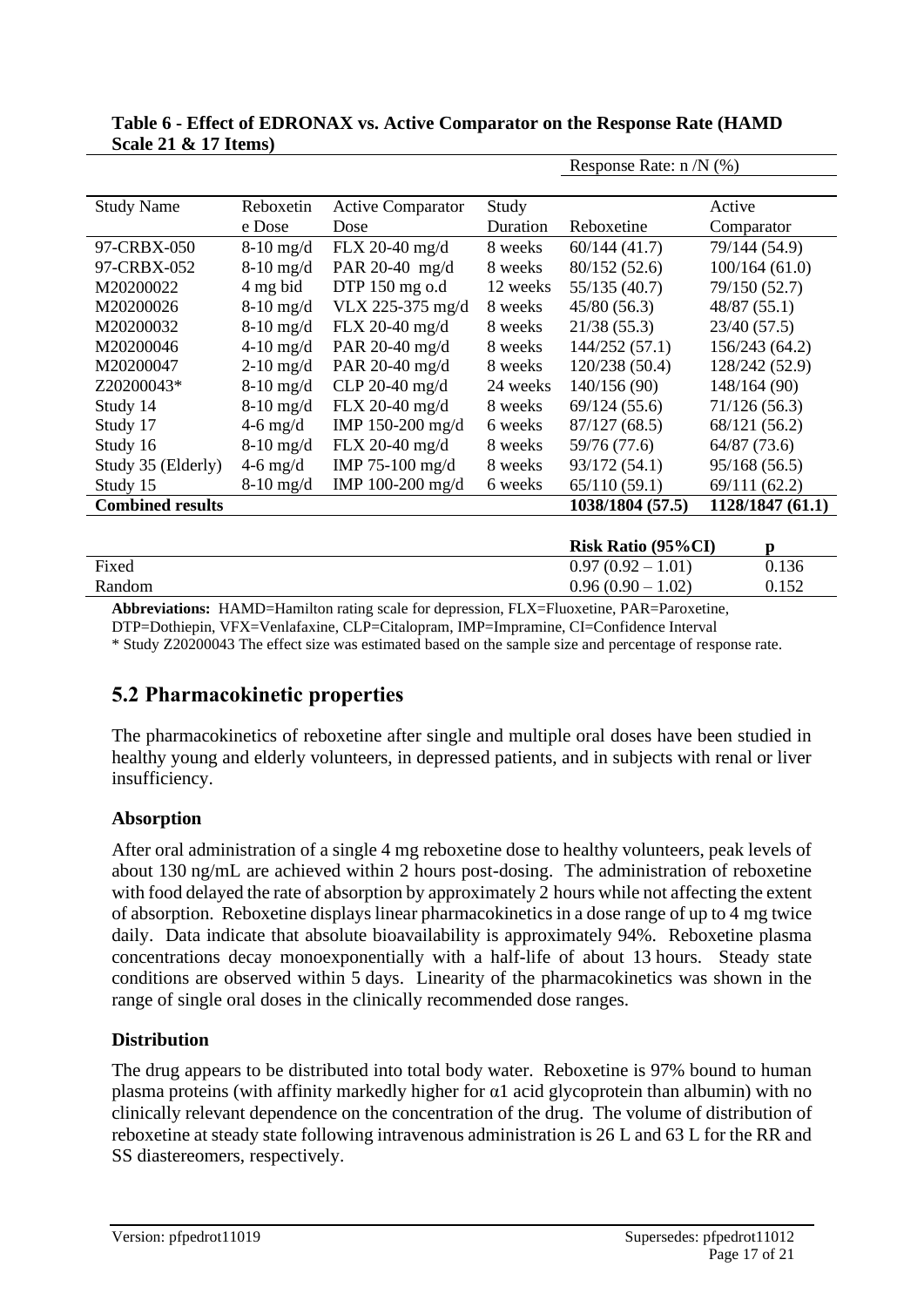The amount of radioactivity excreted in urine accounts for 78% of the dose. Even though unchanged drug is predominant in the systemic circulation (70% of total radioactivity, in terms of AUC), only 10% of the dose is excreted as unchanged drug in urine.

#### **Metabolism**

Reboxetine is extensively metabolised after oral administration. The drug is predominantly metabolised through hydroxylation of the ethoxyphenoxy ring, o-dealkylation and oxidation of the morpholine ring. *In vitro* studies indicate that CYP3A4 is the isozyme of cytochrome P-450 that is primarily responsible for the metabolism of reboxetine. *In vitro* studies show that reboxetine has no effect on the activity of the following isozymes of cytochrome P-450: CYP1A2, CYP2C9, CYP2C19 and CYP2E1. At high concentrations, reboxetine inhibits CYP2D6. *In vitro* studies show that reboxetine is a weak inhibitor of CYP3A4. *In vitro* studies have shown that the major circulating metabolite, the 3-morpholine oxidation product of reboxetine, has little or no activity on noradrenergic or seratonergic uptake, and is unlikely to contribute to the pharmacological activity of reboxetine.

The drug is available as a racemic compound: the SS enantiomer is two times more potent than the racemate, and the RR enantiomer is 10 times less potent than the racemate. No chiral inversion or reciprocal pharmacokinetic interferences between enantiomers have been observed. Plasma concentrations of the more potent SS enantiomer are about two times lower and urinary excretion two times higher than those of the enantiomeric counterpart. No significant differences were observed in the terminal half-lives of the two enantiomers.

#### **Excretion**

The systemic clearance of reboxetine is 43 mL/min. About 10% of the dose of reboxetine is excreted unchanged in urine. The renal clearance of SS and RR diastereomers of reboxetine is 9.3 mL/min and 2.0 mL/min, respectively.

Elimination of reboxetine is mainly via hepatic metabolism (by cytochrome P450 3A4) with a mean terminal half-life of about 12 hours. No significant difference was observed in the terminal half-lives of the RR and SS diastereomers.

#### **Special Populations**

#### **Elderly (> 65 years)**

The pharmacokinetics of reboxetine were assessed in three studies of elderly volunteers. In the first study, middle-aged (50 to 63 years) and elderly (68 to 77 years) subjects showed only moderate differences in area under the plasma concentration time curve and half-life. The AUC increased by 20 to 25% and half-life was 3 to 5 hours longer in the elderly compared to healthy young volunteers given the same 4 mg dose. In the second study, elderly subjects (66 to 98 years) showed a 4-fold increase in AUC and 2-fold increase in half-life compared to young healthy males following a single 4 mg reboxetine oral dose. In the third study, the mean AUC in elderly depressed females (75 to 87 years) was approximately three times higher than in young males. A reduction in dose is warranted in elderly patients. (see Section 4.2 Dose and method of administration).

#### **Children**

There have been no pharmacokinetic studies in children.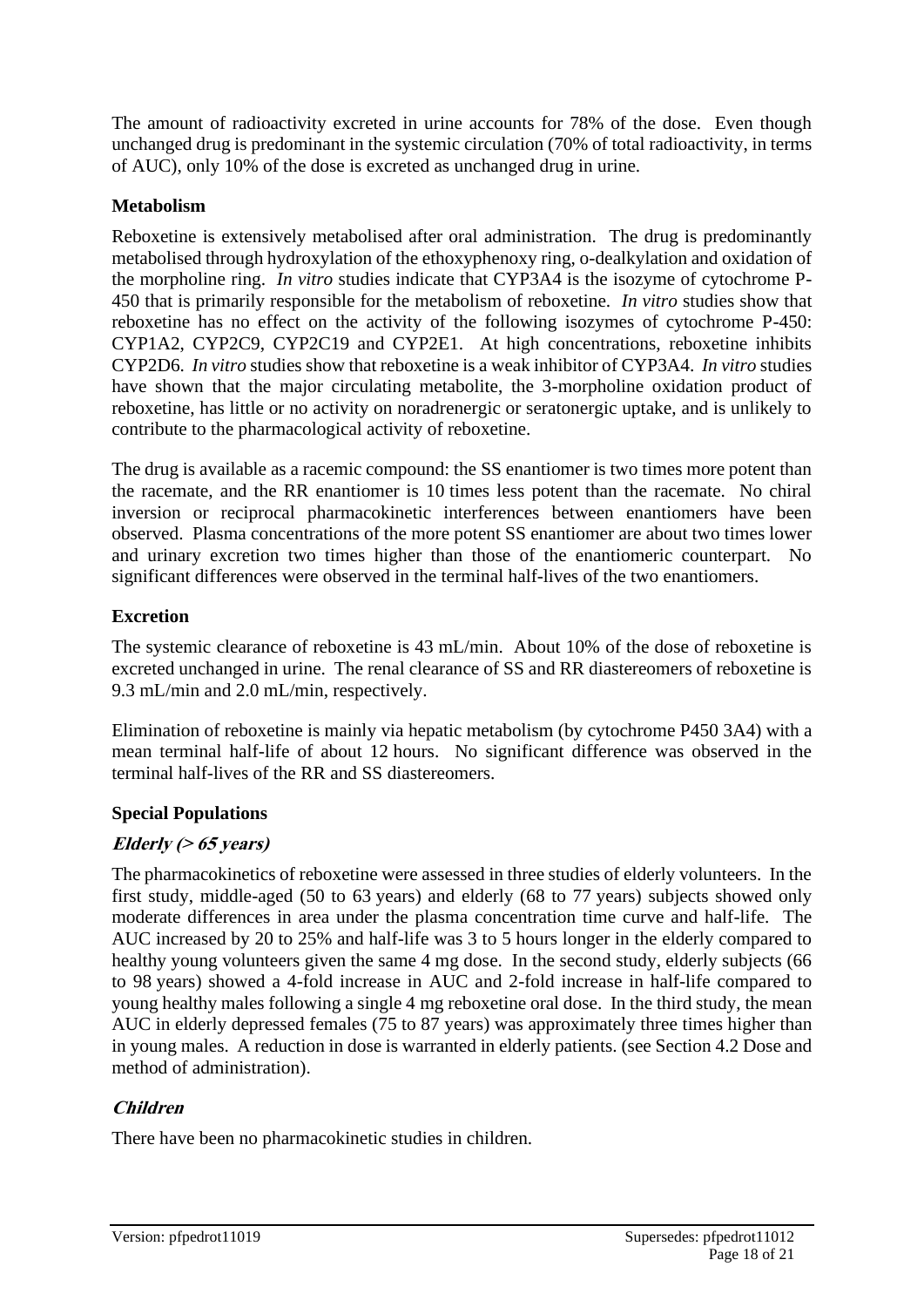#### **Gender**

In a study in six males and six females, no differences in reboxetine pharmacokinetics were observed between genders following a 1 mg oral reboxetine dose.

#### **Race**

The effect of race on reboxetine pharmacokinetics has not been studied.

#### **Hepatic Impairment**

Compared with young healthy volunteers receiving the same 4 mg reboxetine dose, AUC and  $t_{\neg 1/2}$  were approximately doubled in patients (n=6) with alcoholic liver disease (moderate, i.e. Child-Pugh score of 7 to 9, and severe i.e., Child-Pugh score of 10 to 13). A reduction in dose is warranted in patients with hepatic insufficiency (see Section 4.2 Dose and method of administration).

#### **Renal Impairment**

An increase in systemic exposure and  $t_{1/2}$  up to threefold was observed in patients (n=6) with severe renal insufficiency (creatinine clearance  $= 10$  to 20 mL/min) following a 4 mg oral dose of reboxetine. A reduction in dose is warranted in patients with compromised renal function (see Section 4.2 Dose and method of administration).

# **5.3 Preclinical safety data**

#### **Genotoxicity**

Both the reboxetine S,S-enantiomer and racemic reboxetine mesilate induce chromosomal aberrations in human lymphocytes *in vitro*. Racemic reboxetine mesilate did not induce gene mutations in bacterial or mammalian (Chinese hamster) cells in vitro, did not produce DNA damage in yeast cells or rat hepatocytes *in vitro*, and did not cause chromosomal damage in an *in vivo* mouse micronucleus test.

#### **Carcinogenicity**

Carcinogenicity studies in mice and rats showed no drug-related increases in tumour incidences at oral reboxetine doses up to 45 and 90 mg/kg/day, respectively. Systemic exposure (plasma AUC) to unbound drug at the highest dose levels was approximately two fold higher than that in humans at the maximum recommended dose.

# **6. PHARMACEUTICAL PARTICULARS**

### **6.1 List of excipients**

magnesium stearate

microcrystalline cellulose

silicon dioxide

crospovidone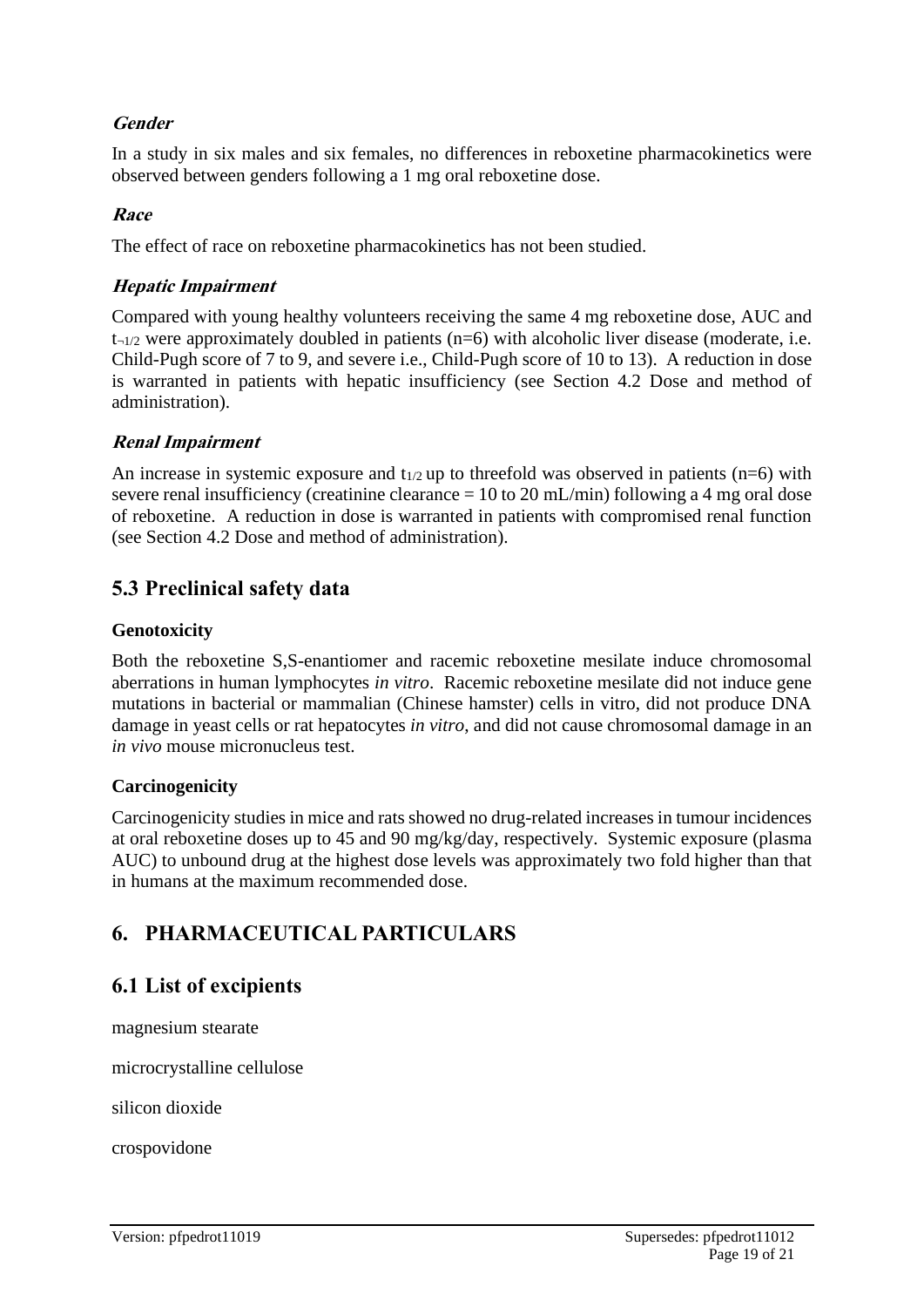calcium hydrogen phosphate dihydrate

### **6.2 Incompatibilities**

Incompatibilities were either not assessed or not identified as part of the registration of this medicine.

### **6.3 Shelf life**

In Australia, information on the shelf life can be found on the public summary of the Australian Register of Therapeutic Goods (ARTG). The expiry date can be found on the packaging.

### **6.4 Special precautions for storage**

Store below 25°C.

### **6.5 Nature and contents of container**

The tablets are registered in blister packs of 10, 14, 20, 28, 30, 56 and 60 tablets $\pm$ .

 $\pm$  Not all presentations available.

# **6.6 Special precautions for disposal**

In Australia, any unused medicine or waste material should be disposed of by taking to your local pharmacy.

# **6.7 Physicochemical properties**

Reboxetine mesilate is freely soluble in water  $(>20\%$  w/v).

#### **Chemical structure**

Chemical name: (2RS, αRS)-2-[α-(2-ethoxyphenoxy)benzyl] morpholine methanesulfonate.

Reboxetine mesilate has the empirical formula  $C_{19}H_{23}NO_3$ -CH<sub>4</sub>O<sub>3</sub>S, and a molecular weight of 409.50.

Structural Formula: